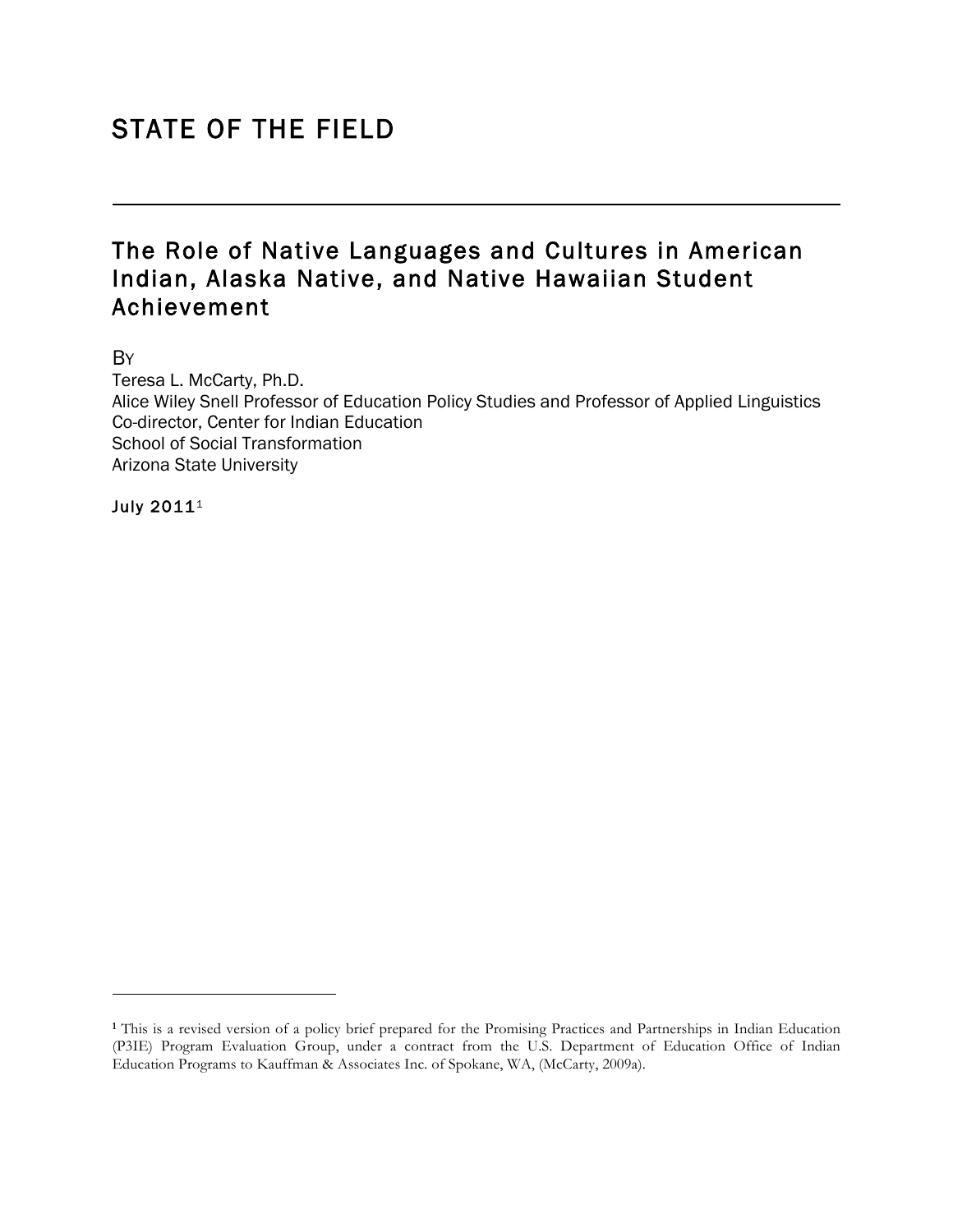### **INTRODUCTION**

<u> 1989 - Johann Stein, marwolaethau a bh</u>

Executive Order 13336 of April 30, 2004 calls for research to assess "the impact and role of native language and culture on the development of educational strategies to improve [Native American students'] academic achievement" (Sec. 3, [a][iii]). It is a telling statement about the field of American Indian/Alaska Native/Native Hawaiian education that research on the role and impact of Native languages and cultures in children's academic achievement remains in question. There is ample documentation of the failure of education policies and practices that systematically *exclude* Native languages and cultural content, from the 1928 Meriam Report (Meriam et al., 1928), to the Kennedy Report of 1969 (Senate Special Subcommittee on Indian Education, 1969), to the 1976 American Indian Policy Review Commission Report (American Indian Policy Review Commission, 1976), to the 1991 Indian Nations at Risk Task Force Report (Indian Nations at Risk Task Force, 1991). More recently, the 2007 and 2009 National Indian Education Study (NIES) documented persistent disparities in NAEP reading and mathematics performance for Native American students, and, simultaneously, limited use (1 to 4 percent of teachers sampled) of Native language and culture content standards. Of 5,100 Native students surveyed in Part II of the 2007 NIES, only 4 percent were learning how to speak and read their heritage language in school (Grigg, Moran, & Kuang, 2010; Moran et al., 2008; Stancavage et al., 2006).

In contrast to the documented failure of exclusionary curricular approaches, a large and growing body of research from diverse cultural-linguistic settings documents the academic benefits of approaches that systematically *include* home and community language and cultural practices as integral to the school curriculum – pedagogies which, it is important to point out, go unquestioned for mainstream English-speaking children. In the most comprehensive review to date of the research on improving Native American students' academic performance, William Demmert, the first deputy commissioner for the U.S. Office of Indian education, notes the importance of Native language and cultural programs "in motivating students, promoting a positive sense of identity and self, stimulating positive attitudes about school and others…and supporting improved academic performance" (Demmert, 2001, p. 42; see also Beaulieu, 2003; Brayboy & Castagno, 2009; Deyhle & Swisher, 1997; Ernst, Statzner, & Trueba, 1994; Jacob & Jordan, 1993; May, 1999; Luke, 2009; McCarty, Lipka, & Dick, 1994; Nee-Benham, 2008; Nee-Benham & Cooper, 2000; Pewewardy & Hammer, 2003; Reyhner, Gilbert, & Lockard, 2011; Swisher & Tippeconnic, 1999; Yazzie-Mintz, 2007). In more recent analyses, Demmert and his associates, while acknowledging the need for more experimental research in this area (cf. Yap, 2004, 2005), found that the preponderance of research evidence demonstrates positive correlations between comprehensive culturally based education programs, including a strong Native language component, and improved student academic, social, and cultural development (Demmert, Grissmer, & Towner, 2006; Demmert & Towner, 2003).<sup>2</sup> The issue, then, is not whether schooling based on Native students' tribal language and culture is beneficial, but rather which approaches are most effective and under what conditions.

This policy brief and its accompanying review of the literature take up these latter questions, examining evidence from empirical research on the role and impact of Native languages and cultural content in the schooling of American Indian (AI), Alaska Native (AN), and Native Hawaiian (NH)

<sup>2</sup> Two special issues of the *Journal of American Indian Education* also contain reports on recent research and practice in American Indian/Alaska Native culturally based education (McCardle & Demmert, 2006a, 2006b).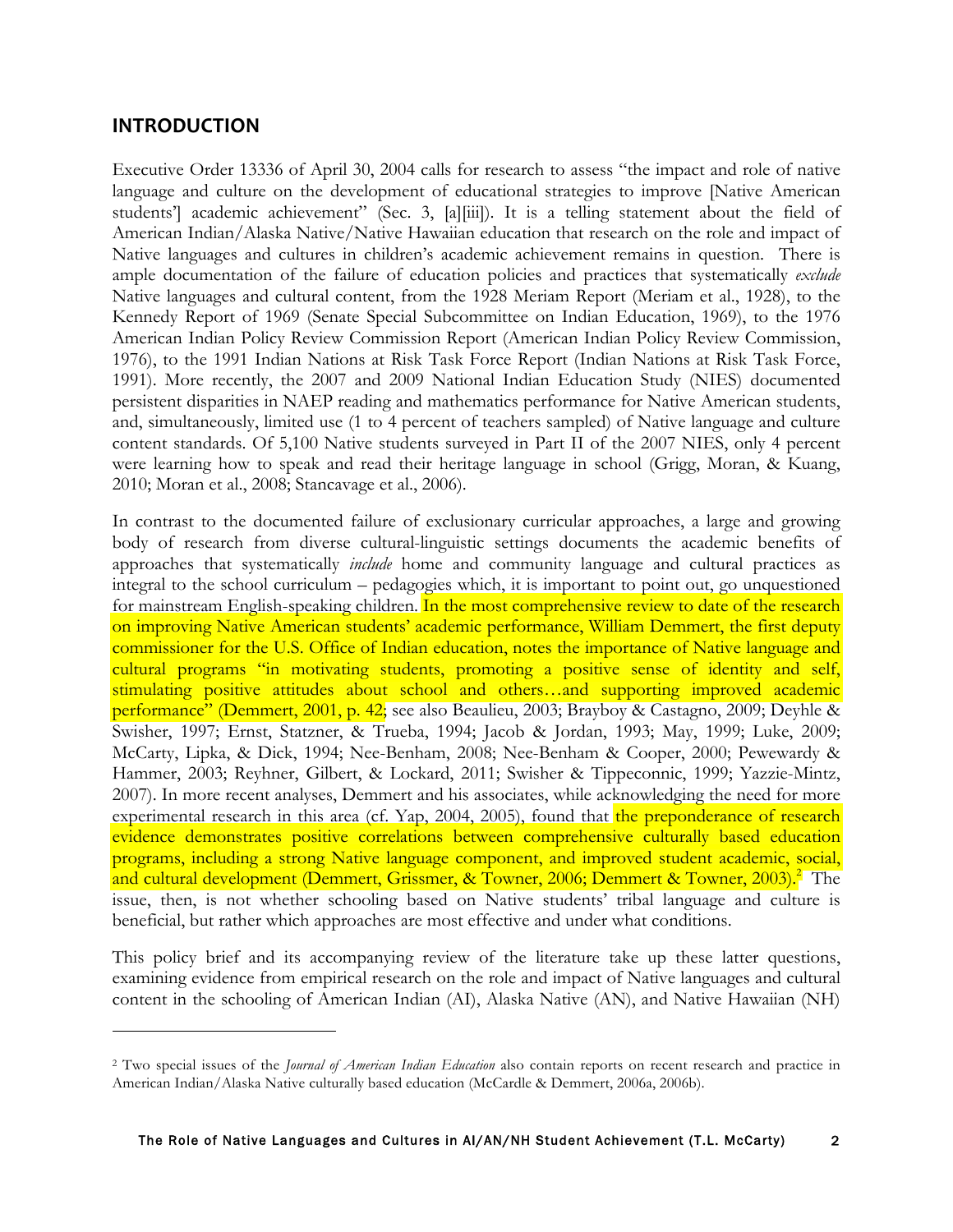students. The brief grows out of research undertaken in response to the 2004 Executive Order (EO) and my work as part of the Program Evaluation Group (PEG) commissioned under that EO and tasked with examining "promising practices and partnerships" in American Indian and Alaska Native education.<sup>3</sup> The brief begins with definitions of key terms, highlighting the variability of Native American languages and cultures and the implications of this variability for education practice. The next section explores research on "promising practices" for AI/AN/NH students from a variety of linguistic and cultural backgrounds. This includes research on: (1) programs for students who enter school with a primary language other than English, (2) programs designed to revitalize Native languages and cultures simultaneously with promoting students' English proficiency and academic success, and (3) culturally based education (also called culturally compatible, culturally congruent, and culturally responsive education), which includes elements of both (1) and (2) above. Throughout this discussion, concrete examples of promising practices are provided as well as cautionary findings on their implementation. The third section offers a summary of key findings and the state of the field, including a typology of "strong" Indigenous language and culture programs.

## **Definition
of
Key
Terms**

Native American Languages and Cultures. Language and culture are commonplace terms in the literature on minority schooling, with abundant research showing home/school "mismatches" to be a leading cause of educational disparities. As helpful as these understandings are for countering fallacious notions of inherited, racialized "intelligence," too often language and culture are conceived as static and monolithic. This reduces culture to a superficial list of traits or artifacts, and learners to one-dimensional proportions, as in the widespread myth that Native American students are "silent," "non-analytical," or "right-brained" learners (for critiques of the "silent Indian learner" myth, see Foley, 1996; McCarty et al., 1991). Similarly, when language is conceived as a bounded, homogeneous, and uniformly distributed system, it is easy to lose sight of the variability in students' communicative repertoires, even when they share the same primary language. The risk in both cases is that **instructional practices lack relevance and perpetuate damaging stereotypes.** 

In contrast, a significant body of research demonstrates the complexity and diversity of Native American linguistic, cultural, and educational systems. As one example, Lomawaima and McCarty cite the differences in culturally patterned communication styles described by Omaha scholar Francis La Flesche, who notes the penchant of Omaha youngsters for companionship and incessant talking, and those detailed by Dakota author and physician Charles Eastman, who recalls that as a child, "it was instilled into me to be silent and reticent" (cited in Lomawaima & McCarty, 2006, p. 23).

There are two important points here. First, there is no single "Native American culture," and variety exists *within* cultural groups as well. Second, Native children possess highly varied communicative repertoires (Martin-Jones & Jones, 2000). One hundred-seventy-five Indigenous languages are spoken in the U.S., with varying degrees of linguistic vitality and expertise within and across tribal groups (Krauss, 1998). While some children come to school speaking the Native language and

<sup>3</sup> The PEG was led by Dr. Bryan McKinley Jones Brayboy of Arizona State University. In addition to the author, PEG members included Drs. Angelina Castagno (Northern Arizona University), Amy Fann (University of North Texas), Susan Faircloth (Pennsylvania State University), and Sharon Nelson-Barber (Pacific Resources for Education and Learning). Susie Amundson, Director of Research, and Andy Leija, Project Manager, both of Kauffman & Associates Inc., facilitated the PEG's work.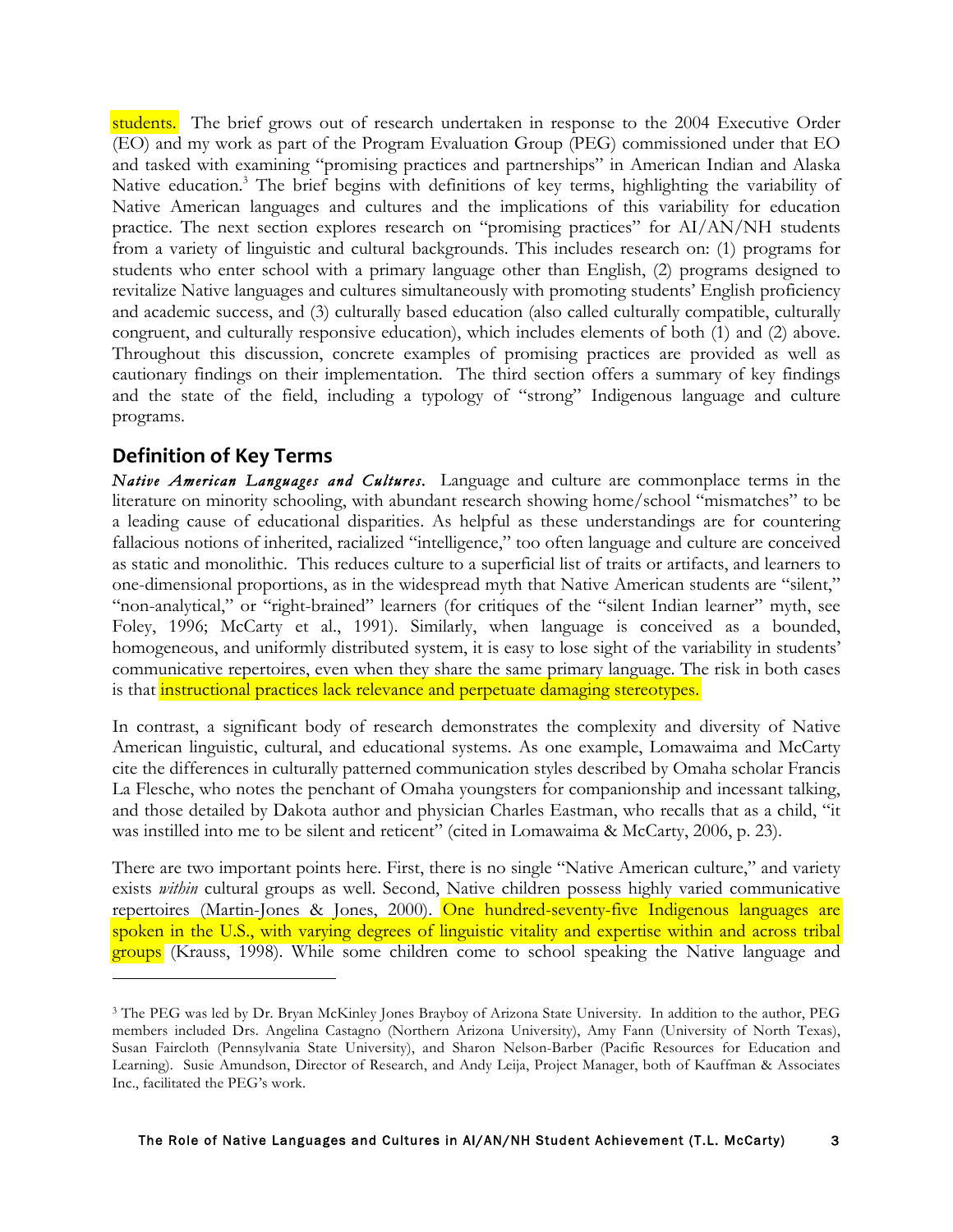English, others may be predominately Native-speaking. Some children may have knowledge of several languages, as in certain Southwestern communities where Spanish, English, and one or more Native languages are spoken. Many students are English-dominant with receptive (listening) abilities in the Native language. Still others may have little or no Native-language exposure at all. In most Native communities, yet another language variety is present: English modified by the structure and use patterns of the Native language – sometimes called "village English," "Indian English," or more precisely, "Navajo English," "Crow English," and so on. Students with each of these sociallinguistic profiles (or some combination) may be present in a single classroom or school.

This variability requires that educators attend closely to local language and culture practices *in situ*, recognizing that they are not amenable to a uniform, one-size-fits-all approach. As discussed in the next subsection, "promising practices" are able to discern these variations and thereby build on the linguistic, cultural, cognitive, and affective strengths individual learners bring to school.

**Promising Practices.** As defined by the PEG, promising practices facilitate learners' self-efficacy, critical capacities, and intrinsic motivation as thinkers, readers, writers, and ethical social agents. Promising practices support teachers' professionalism and invest in the intellectual resources present in local communities. Promising practices promote Indigenous self-determination. In addition, promising practices:

- 1. Enable students to achieve full educational parity with their White mainstream peers, with the long-term goal of preparing Indigenous students for full participation in their home communities and as citizens of the world (Thomas & Collier, 1997).
- 2. Contribute substantively and positively to learners' personal well being and the development of their academic and ethnic identities.
- 3. Promote positive, trusting relationships between the school and the community, helping to complete the circle of what the linguist Fred Genesee (1994) calls "the whole child, the whole curriculum, the whole community."

The following sections illustrate these characteristics in the context of research in diverse Native American settings.

## Review of Literature on the Role of Native Languages and Cultures in AI/AN/NH Student Achievement<sup>4</sup>

## Role of the Native Language and Culture When the Home Language Is Not the School *Language*

Research in the fields of education, linguistics, anthropology, and cognitive psychology is unequivocal on one point: Students who enter school with a primary language other than the school language (e.g., English) perform significantly better on academic tasks when they receive consistent and cumulative academic support in the native/heritage language for a minimum of four to seven years. In the most extensive longitudinal study of language minority achievement to date (1982- 1996), Thomas and Collier (1997, p. 15) found that for 700,000 students representing 15 language groups and five school systems, "the most powerful predictor of academic success" – defined as

<sup>4</sup> This review of the literature is drawn from McCarty (2009a, 2009b).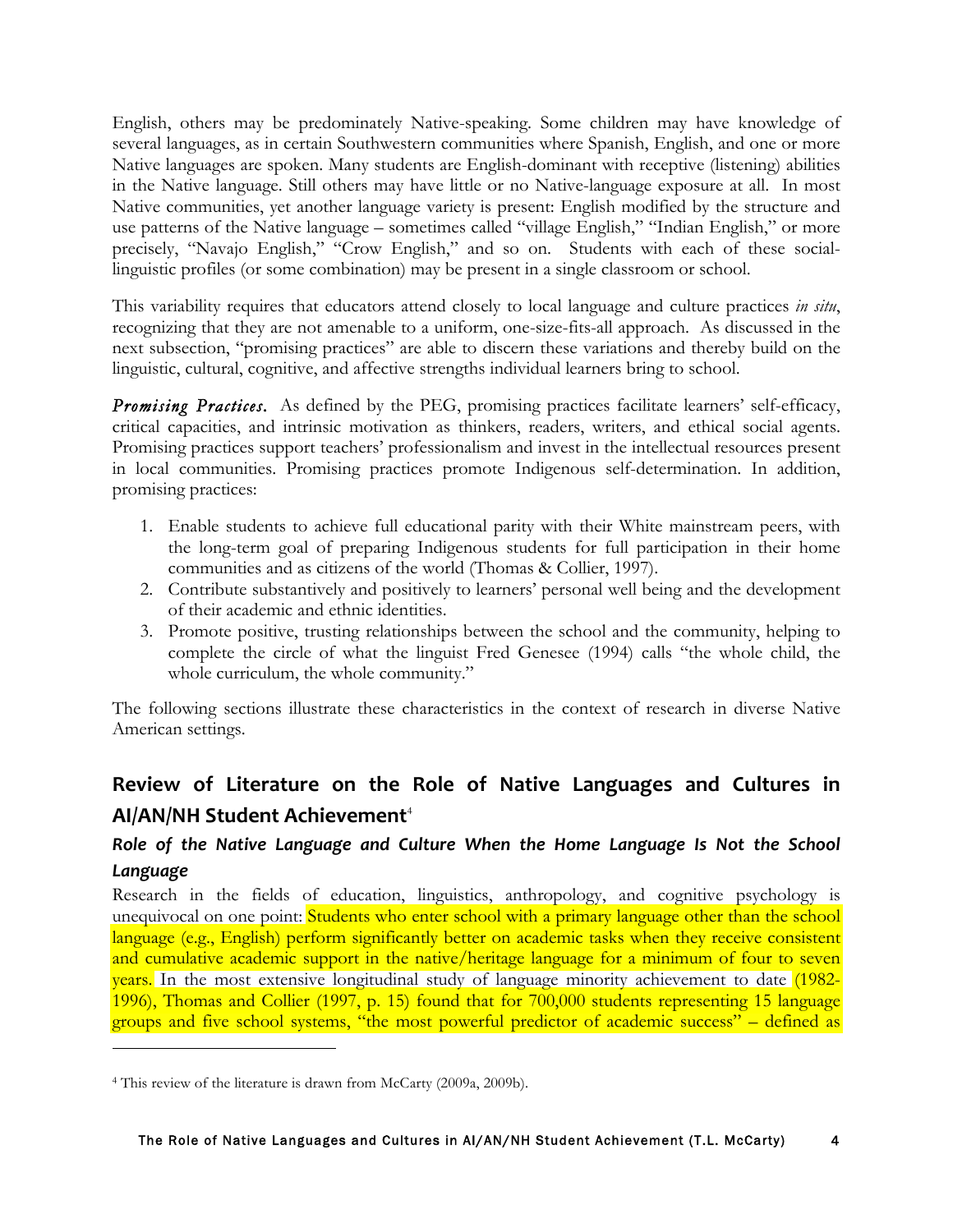reaching full academic parity with native-English speakers in all content areas within 5 to 6 years – was 4 to 7 years of instruction in the native/heritage language. What is especially pertinent about this study is that its findings held true for children who entered school with no English background, children raised bilingually from birth, and "children dominant in English who [were] losing their heritage language" (Thomas & Collier, 1997, p. 15). These characteristics encompass the range of communicative repertoires typical of Native American learners today.

Although published studies are limited relative to the education literature at large, the positive effects of well-implemented Native American bilingual-bicultural education programs are well documented. The remainder of this section examines data from three such programs.

**The Rock Point Data.** The Navajo community school at Rock Point, Arizona, has had a longstanding bilingual-bicultural education program in which "rigorous, ongoing evaluation of student learning" has been a primary concern (Holm & Holm, 1990, p. 178). In the early 1970s, the Rock Point School began one of the first contemporary Indigenous literacy programs. According to program cofounders Agnes and Wayne Holm, English at the time was, for all practical purposes, a foreign language at Rock Point, with nearly all students entering school dominant in Navajo. At the same time, Rock Point students scored near the bottom of all students in comparable Navajo Bureau of Indian Affairs (BIA) schools on English standardized tests (Holm & Holm, 1990, p. 173).

Drawing on research from well-implemented bilingual-bicultural programs around the world, Rock Point based its program on the principle that children learn to read only once, most easily in the language they already speak. Although learning to read in a second language requires mastering new sound-symbol associations and grammatical rules, "the essential concepts of reading can be transferred" (Rosier & Farella, 1976, p. 380). The design that emerged was called "coordinate bilingual instruction," meaning that separate but complementary time was devoted to learning in each language. Navajo-language teachers (NLTs) taught and interacted entirely in Navajo, and English-language teachers (ELTs) taught and interacted only in English. Externally imposed status distinctions between credentialed (primarily non-Native) and non-credentialed (Navajo) teaching staff were dissolved, as NLTs and ELTs jointly planned, carried out, and evaluated instruction (Rosier & Farella, 1976, p. 380).

Using extant Navajo literacy materials and ones developed locally, students learned to read first in Navajo, then English. They learned mathematics in both languages and studied science and social studies in Navajo, including Navajo clanship, history, social problems, government, and economic development. A high school applied literacy program engaged students in locally relevant research that was published in a bilingual school newspaper and broadcast on a school television station (Holm & Holm, 1990, p. 176; McLaughlin, 1995).

Longitudinal data from Rock Point show that students there not only outperformed comparable Navajo students in English-only programs, they surpassed their own previous annual growth rates and those of comparison-group students in BIA schools – and they did so by a greater margin each year (Holm & Holm, 1990, pp. 177-178). As Rosier and Farella discuss these findings, students "who spoke only limited English were able to express themselves more fully and [grasped] higher abstract concepts when the vernacular was used" (1976, p. 380). In addition to learning English, of course, these students had the benefit of becoming bilingual and biliterate, an approach referred to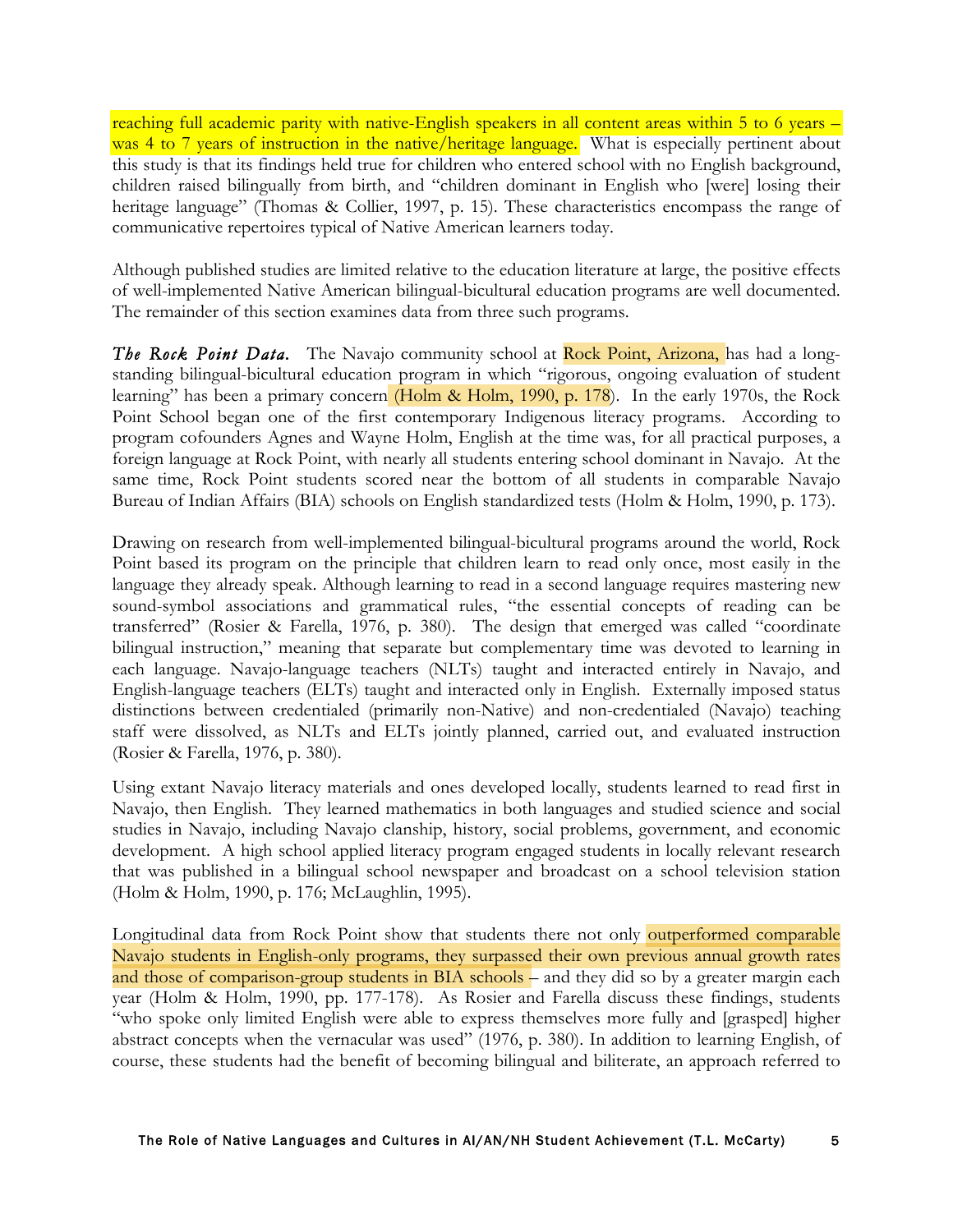as *additive bilingualism*, denoting the fact that one or more languages are added to learners' pre-existing communicative repertoires.<sup>5</sup>

In a 25-year retrospective analysis of the Rock Point program, Holm and Holm (1990) describe the "four-fold empowerment" the bilingual-bicultural program engendered: of the Navajo school board, who acquired increasing credibility with parents, staff, and students; of the Navajo staff, whose instructional expertise was validated within and outside the community; of parents, who played active roles in their children's schooling; and of the students, who "came to value their Navajo-ness and to see themselves as capable of succeeding because of, not despite that Navajo-ness." The significance of the Rock Point data, Holm and Holm conclude, is "that they showed, contrary to the conventional wisdom, that being rural and speaking Navajo need not lead to doing poorly in school" (Holm & Holm, 1990, pp. 182-184; see also Holm & Holm, 1995).

The Rough Rock-KEEP Data.<sup>6</sup> Not far from Rock Point is the first American Indian community-controlled school, located at Rough Rock, Arizona. In 1983, anthropologists and reading specialists from the Hawai'i-based Kamehameha Early Education Program (KEEP) came to Rough Rock for the express purpose of determining whether the culturally compatible reading strategies proven effective with Native Hawaiian children would work with Navajo students (Vogt, Jordan, & Tharp, 1993). The Rough Rock-KEEP collaboration lasted five years, during which it was found that approaches that had been successful with Native Hawaiian students needed to be significantly modified to produce successful outcomes with Navajo learners. By the end of the fiveyear period, the Rough Rock-KEEP partnership blossomed into a local teacher-led initiative, the Rough Rock English-Navajo Language Arts Program (RRENLAP), which served approximately 200 students each year in grades K-6.

Based on the principle that students are more successful if they are able to learn in ways that are socially, linguistically, and cognitively compatible with their natal culture, RRENLAP classrooms were organized around learning centers and small-group instruction in Navajo and English. Curriculum content, much of it developed by local bilingual teachers, centered on interdisciplinary units with local themes. Annual summer literature camps involved students, teachers, parents, and elders in conducting field-based research on culturally relevant topics using Native storytelling, song, drama, and arts. Key to all of this was a strong professional development component in which bilingual teachers conducted their own classroom research and regularly collaborated to "indigenize" the curriculum.<sup>7</sup>

Longitudinal data from RRENLAP show that after four years in the program, students' mean scores on criterion-referenced tests of English comprehension increased from 58 percent to 91 percent. On standardized reading tests, RRENLAP students' scores initially declined, then rose steadily, in some

<sup>5</sup> *Additive bilingualism* occurs "where the addition of a second language and culture is unlikely to replace or displace the first language and culture"; this stands in contrast to *subtractive bilingualism* in which a second (dominant) language replaces the home/community language, typically through dominant-language (only) schooling (Baker & Jones, 1998, p. 154).

<sup>6</sup> The material in this section derives from Lomawaima & McCarty (2006, ch. 6), and McCarty (2002, 2003).

<sup>7</sup> For reports on the Rough Rock-KEEP collaboration, see Begay et al. (1995); Vogt & Au (1995); Vogt, Jordan, & Tharp (1993).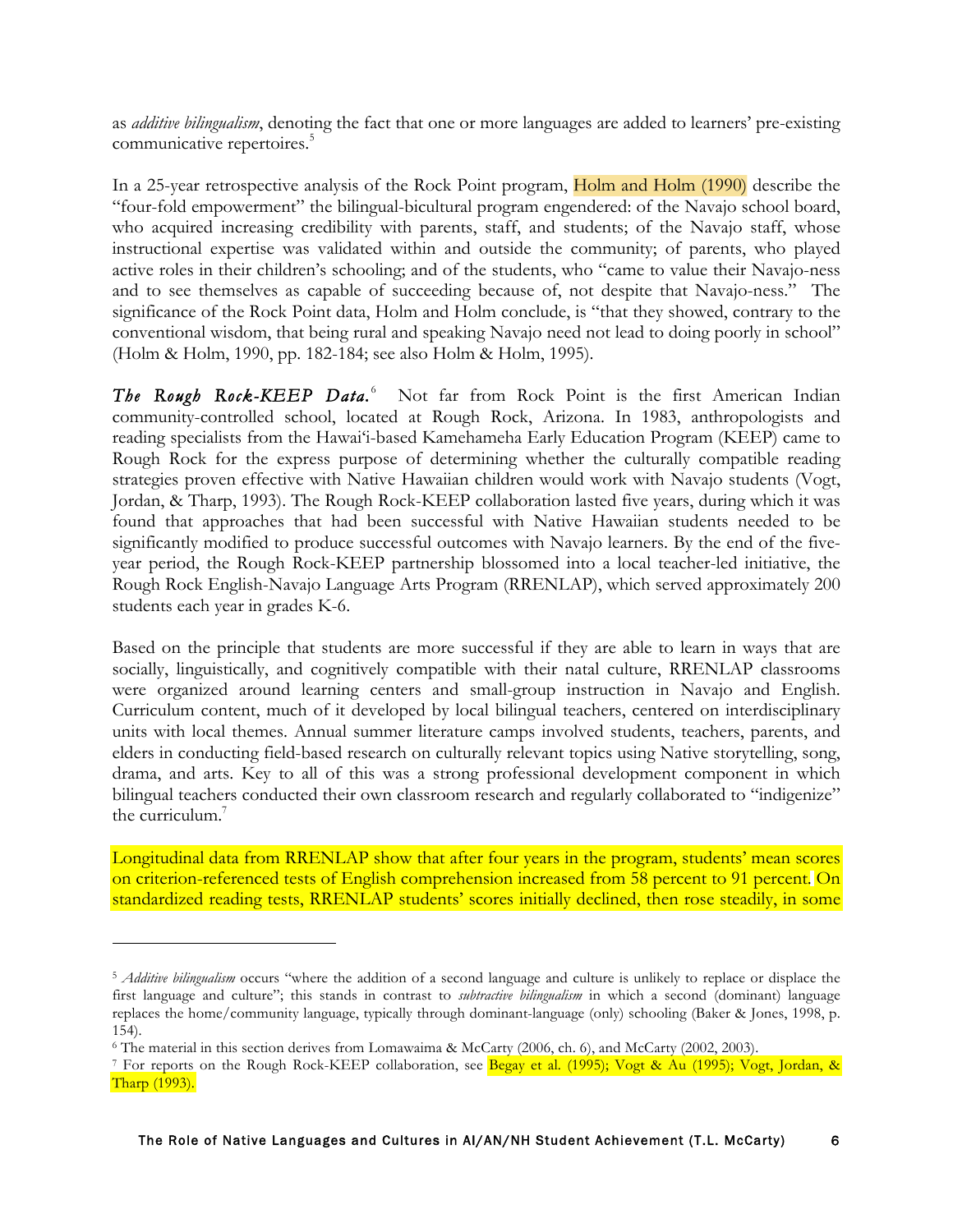cases approaching or exceeding national norms. When individual and grade cohort data were analyzed over five years, RRENLAP students demonstrated superior English reading, language arts, and mathematics performance compared to a matched peer group who did not participate in the program. Not surprisingly, RRENLAP students also were assessed as having stronger Navajo oral language and biliteracy abilities; they became stronger in both languages and had the benefit of additive bilingualism.<sup>8</sup>

*The Manokotak Data.* In Alaska, two or more languages are spoken in many Native villages: the Native language as spoken by elders, the Native language modified by English, English modified by the Native language ("village English"), and "standard" or "schooled" English (Hartley & Johnson, 1995). Situated along the southern coast of the Bering Sea in the Southwest Regional School District, Manokotak is one such village. In the 1990s, it remained an almost entirely Yup'ik-speaking community. Systemic problems within the local K-6 school, which was implementing an all-English curriculum, were evident in the high levels of student attrition, poor standardized test performance, student disinterest, and strained student-teacher and community-school relations. According to Elizabeth Hartley and Pam Johnson, educators close to the school at the time, "These stresses affected everyone in the village" ( $Hartley \& Johnson, 1995$ , p. 574).

Using research on effective bilingual and English-as-a-second-language (ESL) approaches and data from a community survey as starting points, Manokotak began a school restructuring process. The result was a Yup'ik immersion program with a strong ESL component, which started in kindergarten with four hours of instruction in Yup'ik and one in English, progressively increasing English instruction to 4.5 hours by the fifth and sixth grades. The program used a **holistic approach to** language arts, capitalizing on students' home-community experiences as content for literacy development. This approach enabled students to acquire "Western" literacy skills in the context of their culture while retaining literacy in community-valued knowledge and skills. "In this way," Hartley and Johnson say, "students' identity with their community was supported" (1995, p. 572). Ongoing staff and materials development and parent workshops were additional program components.

At the end of the program's initial year, kindergartners exceeded the district's expected means for their performance on standardized tests, while first and second graders achieved below expected means. By the second year, all student groups exceeded the district's expected means. Moreover, community feedback, student and family self-reports, student writing samples, behavior reports, and teacher observations showed improved student self-esteem and school-community relations. As Hartley and Johnson describe these outcomes: "Students reported feeling good about going to school and being interested in what they were doing. . . . Parents were able to discuss school with their children because they now had a common language." In short, "Vision, patience, and committed effort [were] the primary ingredients necessary to achieve needed improvements to enhance student success and community empowerment at the Manokotak site" (Hartley & Johnson, 1995, pp. 581-582, 584).

<sup>8</sup> For details on RRENLAP classroom organization and curriculum, see Begay et al. (1995) and McCarty (2002, ch. 11).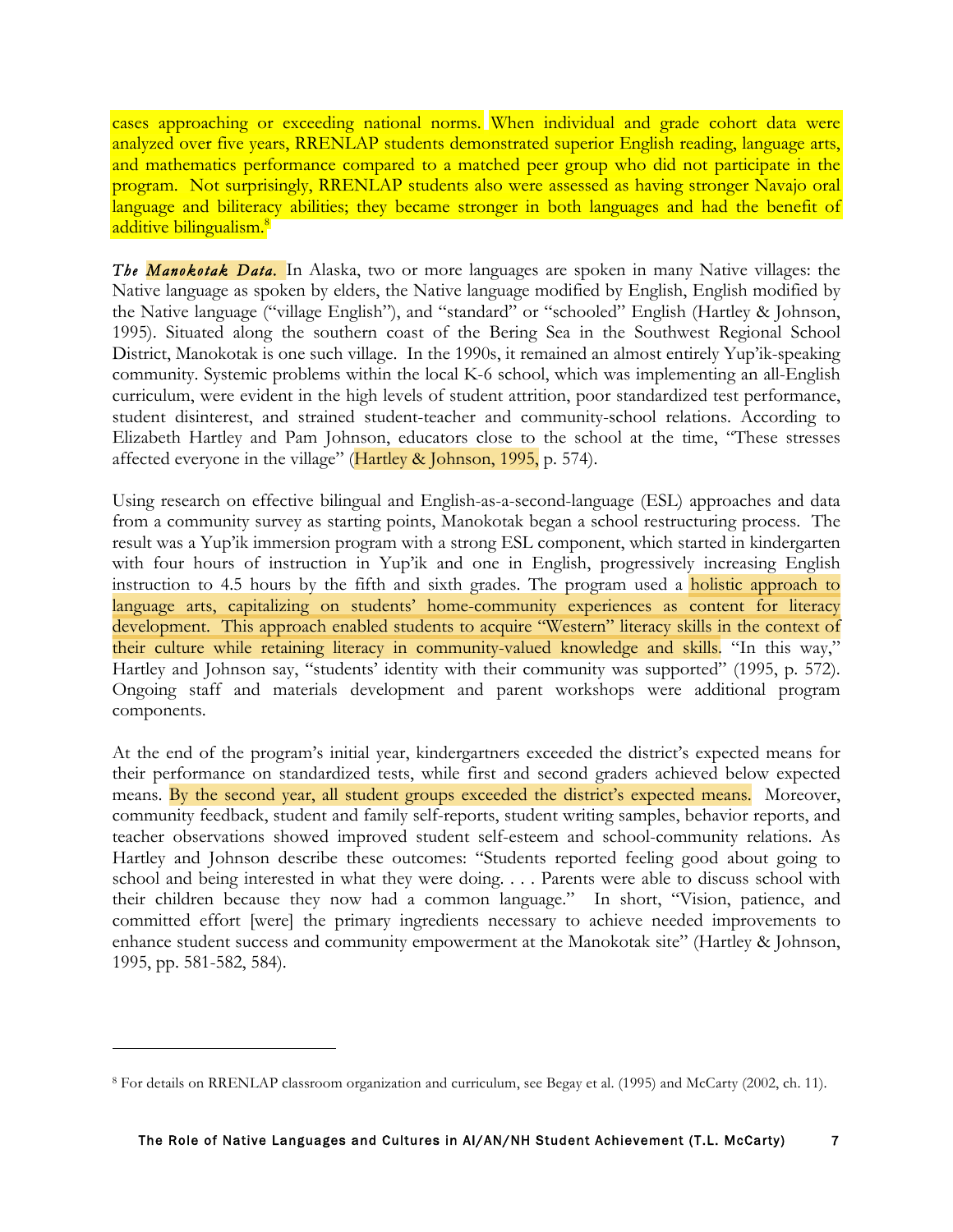#### *Role
of
the
Native
Language
and
Culture
When
a
Primary
Goal
Is
Revitalization*

*Nāwahīokalani'õpu'u Laboratory School.* Native Hawaiians face many of the same educational challenges as American Indians and Alaska Natives. The Hawaiian language is also severely endangered, being spoken as a first language primarily by those born before 1920. In this context, Nāwahīokalani'õpu'u Laboratory School (called Nāwahī for short), is making a difference for this population of Native Americans (Native Hawaiians) while serving as a fully developed model of Indigenous-language immersion in the U.S (Hinton, 2001; Wilson & Kamanā, 2006).

Nāwahī is a Hawaiian-medium, early childhood through high school affiliation of programs featuring a college preparatory curriculum rooted in Native Hawaiian language and culture. Named for a major  $19<sup>th</sup>$  century figure in Hawaiian-medium education, the school grows out of the 'Aha Pūnana Leo (Hawaiian "language nest") movement that began in the 1980s. In 1983, a small group of parents and language educators established the Pūnana Leo non-profit organization and then its preschools, which enable children to interact with fluent speakers entirely in Hawaiian. The goal is to cultivate children's fluency and knowledge of Hawaiian language and culture much as occurred in the home in earlier generations (Wilson & Kamanā, 2001; see also Warner, 2001). The movement entered the public schools and added a grade a year, reaching intermediate school in 1994, when Nāwahī was founded.

The school teaches all subjects through Hawaiian language and values. According to William H. Wilson, cofounder of the Pūnana Leo and Nāwahī School, English instruction begins in fifth grade with a standard English language arts course; students enroll in such a course every semester through grade 12. Elementary students also study Japanese, and intermediate students study Latin – opportunities for contrastive linguistic analysis with Hawaiian and for building students' multilingual-multicultural skills. Students also study Hawaiian grammar, focusing on forms and usages that might be influenced by English. "At Nāwahī," Wilson states, "we seek to give our immersion students the same, and even higher, metalinguistic knowledge of Hawaiian, as that of students who study Hawaiian as a second language in a strong high school program" (personal communication, September 8, 2008).

Some 2,000 Native Hawaiian students now attend a coordinated set of schools, beginning with Pūnana Leo preschools and moving through Hawaiian immersion elementary and secondary programs. To continue teaching through Hawaiian at the tertiary level, the state of Hawai'i has established the Ka Haka 'Ula O Ke'elikõlani College of Hawaiian Language at the University of Hawai'i-Hilo, which offers an immersion teacher education certification program, two MAs, and a PhD in Hawaiian and Indigenous language and culture revitalization (http://hilo.hawaii.edu/academics/hawn); at the University of Hawai'i-Mānoa, the Kawaihuelani Center for Hawaiian Language offers bachelor and master's degrees in Hawaiian and a undergraduate certificate (http://www.catalog.hawaii.edu/schoolscolleges/hawaiian/kawaihuelani. htm). This educational system is further supported by widespread teaching of Hawaiian courses in English-medium high schools and colleges throughout the state (Furman, Goldberg, & Lusin, 2007; Wilson & Kawaiae;a, 2007).

Although it has emphasized Hawaiian language and culture revitalization over (English-based) academic achievement, Hawaiian-medium schooling has yielded impressive academic results.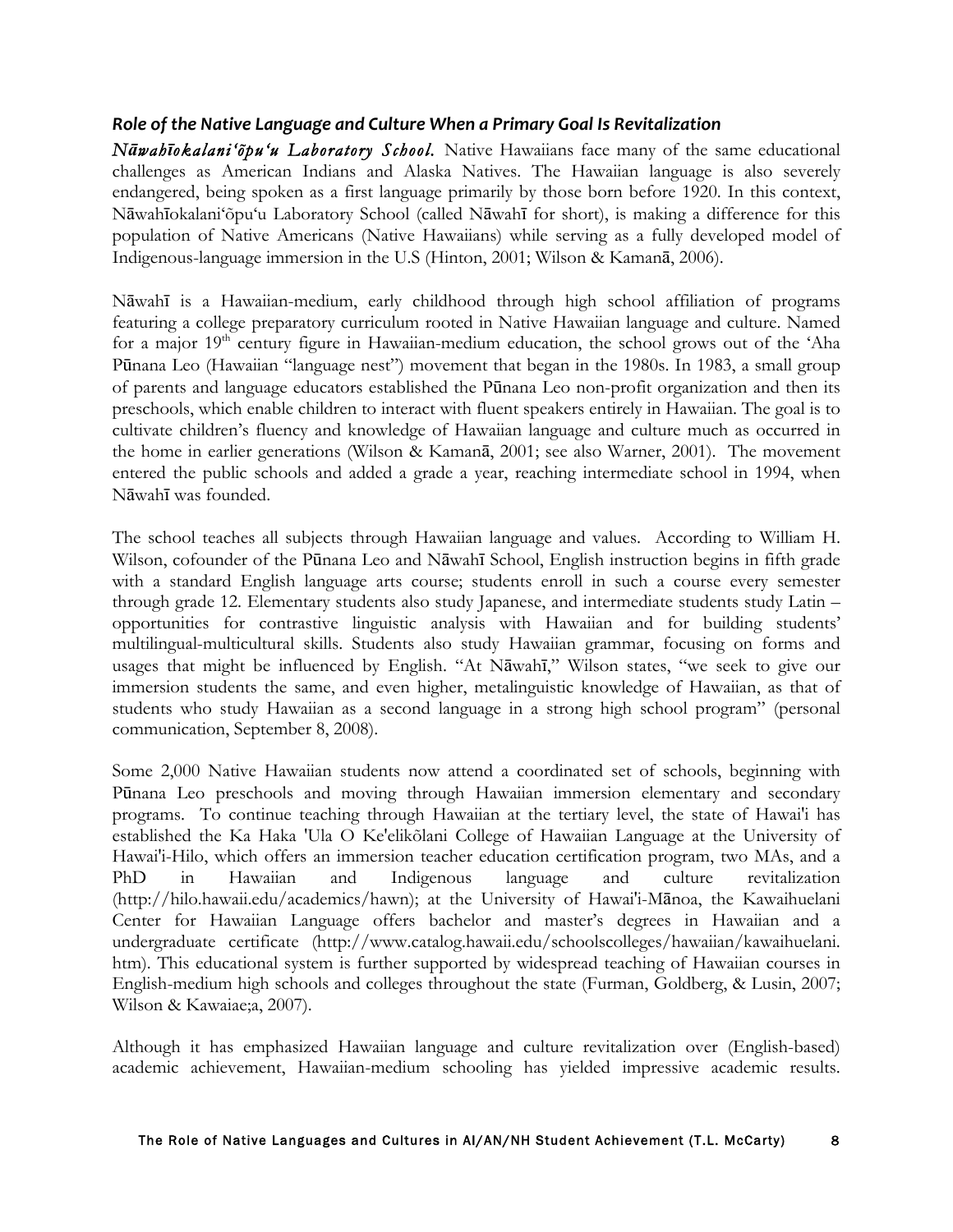Nāwahī students, 60 percent of whom come from reduced and free lunch backgrounds, typically live on or have close ties to Hawaiian Home Lands that require at least one parent to be of at least 50 percent Hawaiian ancestry. Children of these backgrounds tend to face the most severe academic disparities in Hawai'i schools, yet Nāwahī students not only surpass their non-immersion peers on English standardized tests, they outperform the state average for all ethnic groups on high school graduation, college attendance, and academic honors. The school has a 100 percent high school graduation rate and a college attendance rate of 80 percent. Two students recently were selected to attend a Harvard summer school program. School leaders Kauanoe Kamanā and William Wilson attribute these outcomes to an academically challenging curriculum that applies knowledge to daily life and is rooted in Hawaiian identity and culture. According to Wilson, the school has succeeded through its strong emphasis on achievement in Hawaiian language and culture "and holding Hawaiian language and culture high through the hard work so highly valued by Hawaiian elders." He adds: "In today's world, that hard work means applying oneself in academics to outperform those in mainstream schools to move the Hawaiian people forward" (William H. Wilson, personal communication, July 23, 2008; see also Warner, 2001; Wilson & Kamanā, 2001; Wong, 2011).

*Tséhootsooí Diné Bi'ólta'.* One of the better-documented American Indian immersion programs operates on the eastern border of the Navajo Nation, in the small town of Fort Defiance within the Window Rock Unified School District (WRUSD). When the program began in 1986, fewer than one in 20 of all kindergarten and first grade students were considered "reasonably fluent" speakers of Navajo; a third were judged to have passive knowledge of the language. At the same time, many Fort Defiance students were identified as "limited English proficient"; they possessed conversational proficiency in English but struggled with the decontextualized academic English required by standardized tests (Arviso & Holm, 2001).

In light of these circumstances, WRUSD opted for a voluntary Navajo immersion program similar to that developed for Hawaiian students and for the Māori in New Zealand. Starting with a kindergarten through fifth grade Navajo immersion track in an otherwise all-English public school, the program expanded into a full-immersion K-8 school, Tséhootsooí Diné Bi'ólta' (TDB, The Navajo School at the Meadow Between the Rocks or the Fort Defiance Navajo Immersion School), with plans under way for an early college program and expansion through grade 12. In the lower grades, all instruction, including initial literacy, occurs in Navajo. English is introduced in second grade and gradually increased until a 50-50 distribution is attained by grade 6.

TDB's program is organized to afford maximum exposure to Navajo, incorporating tribal standards for Navajo language and culture and state content standards. According to the school's early leaders, Florian Tom Johnson and Jennifer Legatz, TDB also emphasizes a "Diné [Navajo] language and culture rich environment . . . including lunch room, playground, hallways and the bus" (Johnson & Legatz, 2006, p. 30). Like Hawaiian immersion, a key program component is the involvement of parents and elders, who commit to spending time interacting with their children in Navajo after school.

Longitudinal data from TDB show that the benefits to Native-language revitalization have not come at the cost of children's acquisition of English or their academic achievement. Navajo immersion students consistently outperform their peers in English-only classrooms on local and state assessments of English reading, writing, and mathematics while also developing strong Navajo oral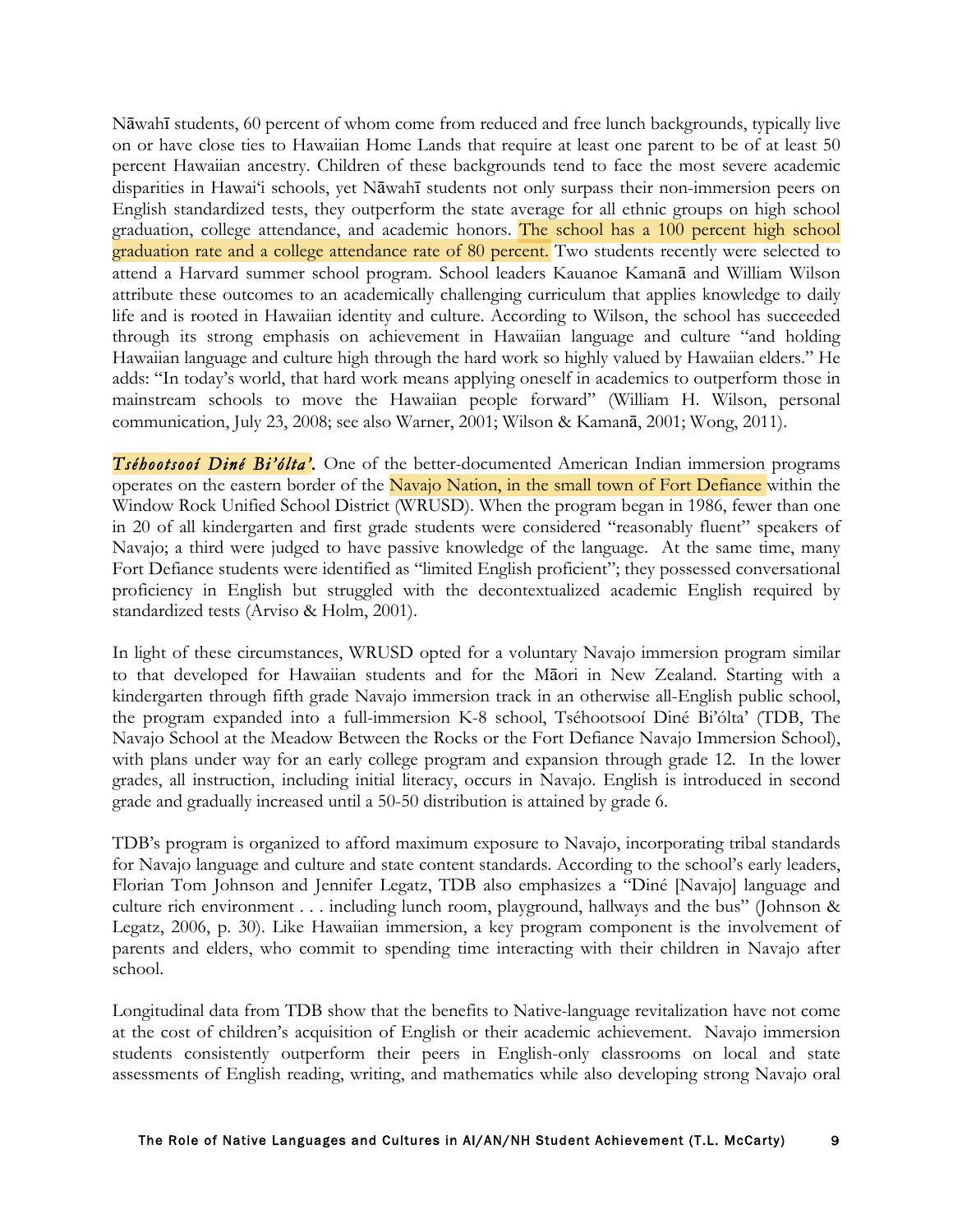language and literacy skills. According to program cofounder Wayne Holm, there is another, less quantifiable but equally important benefit to this approach: "What the children and their parents taught us was that Navajo immersion gave students Navajo pride" (Holm, 2006, p. 33).

*Puente de Hózhó Trilingual Public Magnet School.* A final example in this section comes from a trilingual K-5 public magnet school in Flagstaff, Arizona. Called Puente de Hózhó (*Puente de* for the Spanish words "bridge of," and *Hózhó* for the Navajo "beauty" or "harmony"), the school's name means, literally, Bridge of Beauty. As school cofounder Michael Fillerup describes it, the name mirrors the school's vision: "to create an educational environment where students of different language and cultural backgrounds could learn harmoniously together while pursuing the goals of academic excellence, bilingualism, and cultural enrichment" (2005, p. 14). In a school district in which 25 percent of students are American Indians and 20 percent are Latino, "local educators were searching for innovative ways to bridge the seemingly unbridgeable gap between the academic achievement of language-minority and language-majority children" Fillerup states (2005, p. 15).

To do this, the school offers two parallel bilingual programs: a conventional dual immersion model in which native Spanish-speaking and native English-speaking students are taught jointly for a halfday in each language, and one-way Navajo immersion in which English-dominant Navajo students are taught in Navajo. In the latter program, kindergartners receive 80 percent of their instruction in Navajo, with English instructional time gradually increased until a 50/50 balance is attained in grades 4 and 5. All state standards are taught in Navajo and English or Spanish and English.

Many promising practices are evident at this school, but three are especially noteworthy. First, the school explicitly rejects the remedial labels historically associated with bilingual and American Indian education in the U.S. Rather than "problems to be solved," Fillerup notes, students are considered "an educational elite – the ones who are learning Navajo, that most difficult language" used by the famous Code Talkers that defied translation and speeded the Allied victory in World War II. Second, bilingual-bicultural-multicultural education is central, not auxiliary, to the curriculum: "it is a matter of heart and soul," Fillerup points out, adding, "That is why indigenous language programs are not nice but essential" (2005, p. 18). Third, like Nāwahī and TDB, Puente de Hózhó has exceptionally high levels of parent involvement – a practice widely associated with enhanced student achievement but rarely ascribed to Native families.

Puente de Hózhó has consistently met state standards, with its students outperforming comparable peers in monolingual English programs by as much as 7 points in English language arts, 10 points in mathematics, and 21 points in English reading. Equally important, Fillerup states, are less quantifiable but equally consequential program effects: enhanced student motivation and the "smiles on the faces of parents, grandparents, and students as they communicate in the language of their ancestors" (2005, p. 16; see also Fillerup, 2008, 2011).

#### *Culturally
Based
Education/Culturally
Responsive
Schooling*

Premised on the theory that the most influential factor in students' school performance is "how we teach and arrange social activity in schools" (Beaulieu, 2006, p. 52), culturally based education (CBE, also called culturally responsive schooling or CRS) incorporates many of the promising practices described for the cases above. In an exhaustive review of the CRS literature, Castagno and Brayboy (2008), citing the Assembly of Alaska Native Educators (1998, p. 2), state that CRS "assumes that a 'firm grounding in the heritage language and culture indigenous to a particular tribe is a fundamental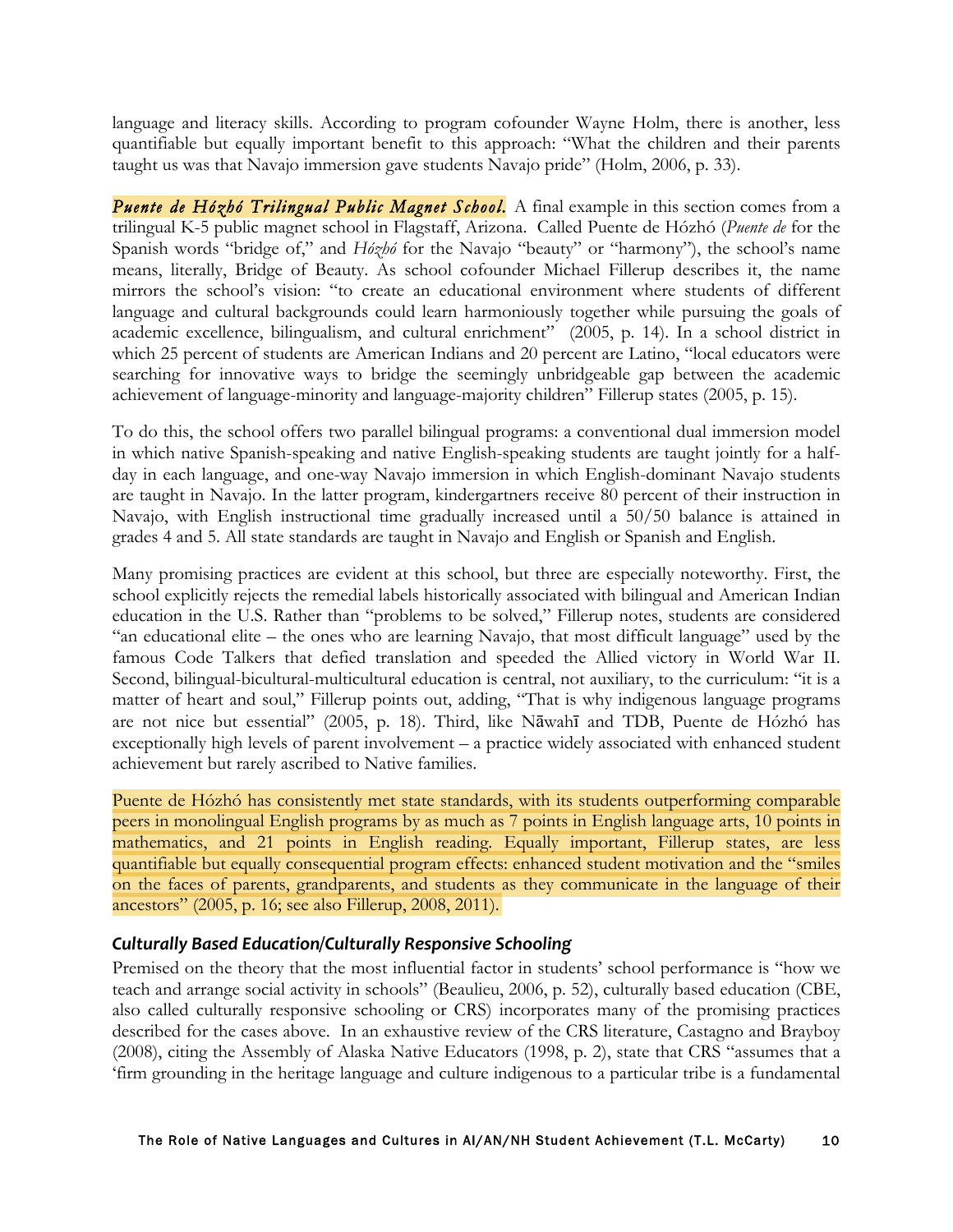prerequisite for the development of culturally-healthy students and communities…and thus is an essential ingredient for…educators, curriculum and schools." Beaulieu (2006, p. 52) describes CBE as education that is both academically effective and locally meaningful in light of community members' aspirations for their children; further, "CBE that is cultural in character is…more powerful" and whole-school approaches that use the Native language as the medium of instruction are stronger than "add-on" programmatic interventions (personal communication, November 6, 2008).

In a review of 145 federally funded language preservation grants and 1,200 Indian Education Act formula grants, Beaulieu distills 5 CBE types:

- 1. culturally based instruction;
- 2. Native language instruction;
- 3. Native studies programs;
- 4. Native cultural enrichment; and
- 5. culturally relevant materials. (2006, pp. 56-57)

Drawing on meta-analyses and field research described in this paper's introduction, Demmert, Grissmer, & Towner (2006) add these six critical elements of CBE:

- 1. use of the Native language as the language of instruction, either as a first or second language;
- 2. pedagogies that stress traditional cultural practices and child-adult interactions;
- 3. pedagogies that simultaneously incorporate contemporary ways of knowing and learning;
- 4. curriculum that emphasizes the importance of Native spirituality, placing this in contemporary contexts;
- 5. strong Native community participation; and
- 6. knowledge and use of community social and political mores.

In both Demmert's and Beaulieu's frameworks, the most effective programs identified are those that focus on and systematically incorporate cultural knowledge, resources, and practices present in the local social-linguistic context (David Beaulieu, personal communication, November 5, 2008; see also Beaulieu, 2003, 2006; McCardle & Demmert, 2006a, 2006b).

In addition to the promising practices already discussed, there are many outstanding examples of CBE/CRS; space limits the discussion here to just a few. The seminal CBE research was undertaken by researchers and classroom teachers associated with KEEP. Using ethnographically derived understandings of culturally patterned interaction (e.g., peer/sibling mentoring versus direct adult instruction) and communication styles (e.g., joint conversational turn-taking in Hawaiian "talk story"), KEEP personnel formulated a highly effective English language arts program for Native Hawaiian students (Vogt et al., 1993, p. 63). This included peer learning centers that encouraged children to help each other with learning tasks (as opposed to teacher-directed instruction), and the co-narration of student responses during story time. As discussed above, when KEEP was transported to a Navajo setting, it required modification to make it congruent with local Navajo cultural norms. Once those modifications were in place, the Rough Rock-KEEP collaboration produced salutary and long-term educational processes and outcomes (Vogt & Au, 1995; Vogt et al., 1993; see also Tharp & Gallimore, 1988[1995]; Villegas, 1991).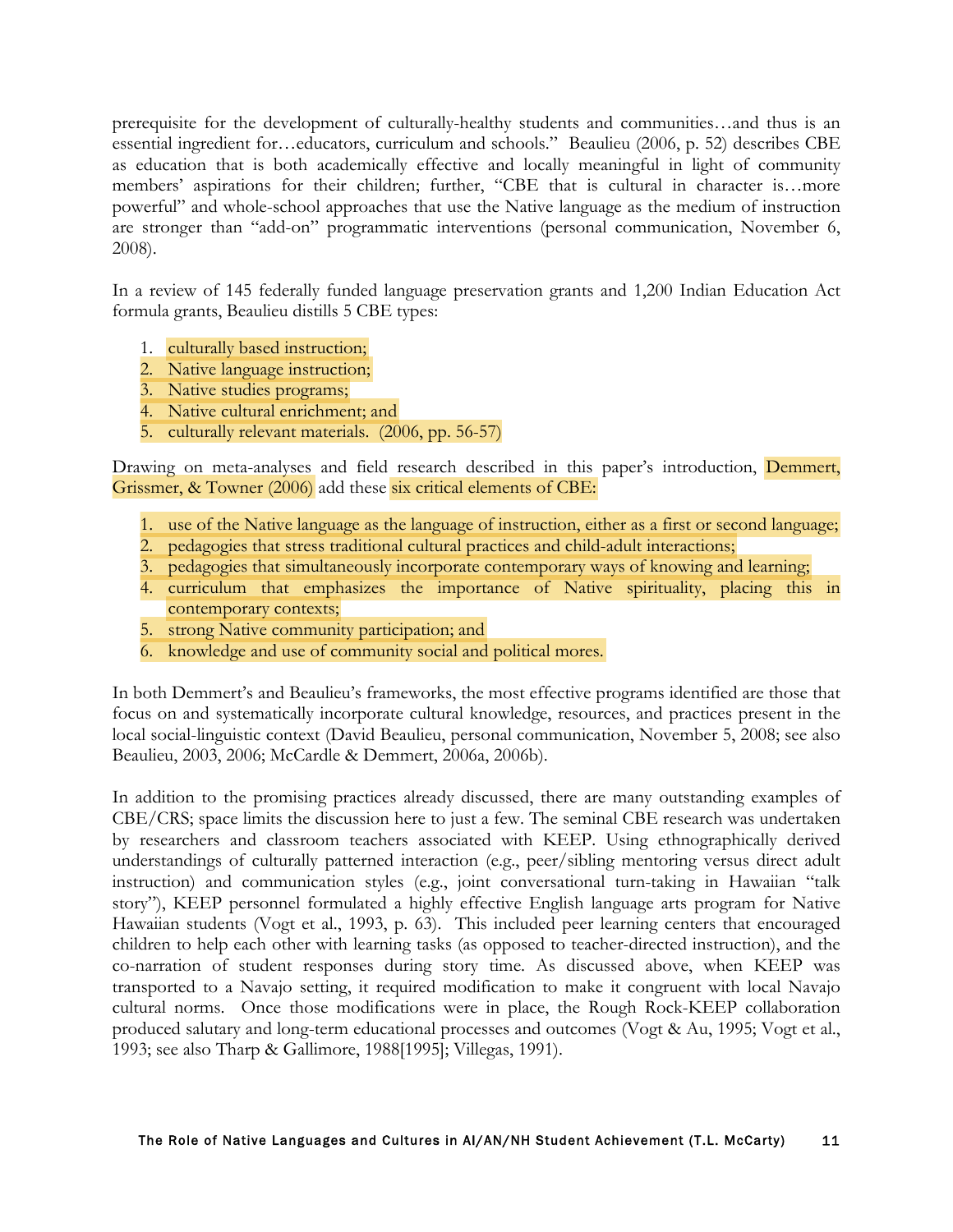In Alaska, the Math in a Cultural Context (MCC) curriculum, developed through university-schoolcommunity partnerships with Yup'ik elders and teachers, has proven effective for both Native and non-Native students. As Jerry Lipka and his associates on the MCC project describe it, the curriculum "is based on Yup'ik cultural knowledge and norms, and…seeks to bridge the culture of the community with that of the school" (Lipka et al., 2005, p. 368; see also Lipka et al., 2007; Webster & Yanez, 2007). In quasi-experimental and qualitative studies, Lipka et al. found that MCC is not only statistically significant in improving Alaska Native students' academic performance, it alters the classroom social organization in ways that support high levels of student engagement with mathematics content. "MCC seems to provide students with a more highly contextualized approach to math learning," Nelson-Barber and Lipka write, which students find both challenging and motivating (2008, p. 117).

The Alaska Rural Systemic Initiative (AKRSI), a statewide partnership between the University of Alaska Fairbanks, the Alaska Federation of Natives, and 176 rural schools serving 20,000 Alaska Native students, is implementing an education reform strategy focused on integrating Indigenous knowledge and pedagogical practices into all aspects of the education system. This partnership – which includes the creation of multimedia science materials, parent involvement, an academy of elders, leadership development, and Alaska standards for culturally responsive schools – has, according to Barnhardt and Kawagley (2005, p. 15), substantially strengthened the quality of education "and consistently improve[d] the academic performance of students in participating schools."

#### *Challenges
and
Opportunities
in
Implementing
CBE/CRS*

Data from four additional studies provide both cautionary examples and evidence of the multifaceted opportunities in implementing CBE/CRS. Again, many such studies could be cited; the ones referenced here are particularly relevant in terms of Beaulieu's five "CBE types" and Demmert's six "critical elements" of CBE.

*The Ojibwe Data: Teaching Culture through Language.* In the first study, Hermes reports on the incorporation of Ojibwe culture at three schools in Minnesota and Wisconsin. "Cultural instruction was implemented in the schools in a variety of ways," she states, "some of which focused more on integration into academic areas or existing school structure, whereas others simply provided a context in which educators hoped culture would 'happen'" (Hermes, 2005, p. 48). Hermes characterizes these as "add-on" approaches, noting the problems of teaching Native cultural content in English and the constraints placed on local cultural practices by trying to fit them into existing school structures. She argues instead for school-wide restructuring and implementation of heritage-language immersion, which provides the "complete meaning-making context" for cultural content (2005, p. 53).

In a subsequent ethnographic study of a recently established pre-K–4 Ojibwe immersion school, Waadookodaading, located near the Lac Courte Orielles Reservation in Wisconsin, Hermes reports that students are learning Ojibwe while keeping up with the standard curriculum. Although the school is in the early stages of collecting quantitative data on student achievement, Hermes notes that Waadookodaading "has been heralded as a success," as measured by: (1) its rapid but exemplary start-up process, including "creating a literate tradition for an oral language"; (2) high levels of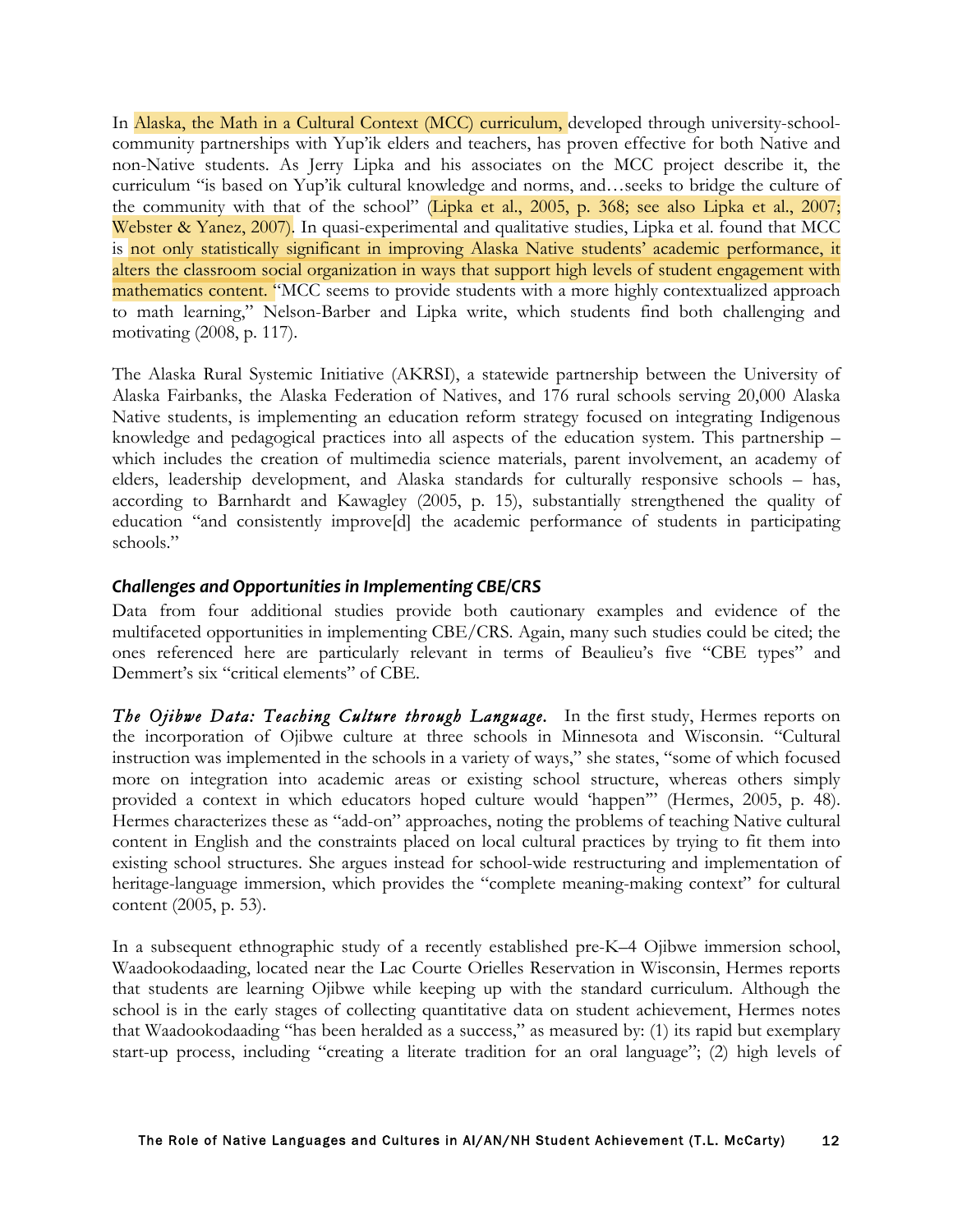parent involvement (90 to 100 percent); and (3) enhanced student motivation: The students "are motivated to learn the Objiwe language beyond our dreams," Hermes states (2006, p. 60).

Indigenous Studies Classes: A Hawaiian Cautionary Example. Kaomea (2005) presents a "cautionary example" from her in-depth research on the teaching of elementary-level Hawaiian studies, in which a combination of ill-informed textbooks and ill-prepared non-Native teachers perpetuated demeaning depictions of Hawaiian history and early Hawaiian leaders. Kaomea urges non-Native teachers to take a more proactive role in Indigenous studies education by team-teaching with Native community elders and cultural experts. Teachers should assume "a supportive role that allows Hawaiian experts to take the lead," she advises (2005, p. 40).

*The Native Language Shift and Retention Study: What Can We Learn from Research among Indigenous Youth?* Finally, in a recent large-scale, federally funded study of the impacts of Native language loss and retention on American Indian students' academic achievement, McCarty et al. (2006, 2009) and Romero-Little et al. (2007) document youth language practices and attitudes across a continuum of "strong" to "weak" Native language and culture (NLC) programs that parallel the program types and critical elements proposed by Beaulieu and Demmert cited above.<sup>9</sup> This study is especially salient as it responds to a 1998 Executive Order (13096), which, like Executive Order 13336, called for research to evaluate the role of Native languages and cultures in AI/AN education. This is also the only comparative study of these processes and includes data from urban and rural settings, public and tribal/community schools, and diverse Native language and culture groups. This 5-year (2001-2006) study took place at 7 school-community sites enrolling 1,739 Native students. The researchers conducted 205 in-depth ethnographic interviews with Native youth and adults, administered 500 sociolinguistic questionnaires, and collected student achievement data from all 7 sites. The study's goal was to examine the unique educational and sociolinguistic conditions and practices within each of these communities as a means of informing education policies and programs. (For more on the study see McCarty, Romero-Little, & Zepeda, 2006; McCarty et al., 2009; Romero-Little et al., 2007.)

This research found that "strong" NLC programs – those characterized by a combination of academic rigor and incorporation of NLC as part of the core curriculum (including as a key component of the school's accountability system) – were correlated with higher levels of additive bilingualism and student achievement. In contrast, "weak" programs – pull-out or add-on classes with little articulation with the mainstream curriculum – produced subtractive bilingualism (the attrition of Indigenous-language expertise) and were not correlated with improved student outcomes. The study also found that, regardless of their Native-language expertise, most youth valued the NLC, viewed this as integral to their identities, and desired to learn their heritage language – findings supported by other recent research (McCarty et al., 2006, p. 660; see also Lee's [2007,

<sup>9</sup> Funding for the Native Language Shift and Retention Study was provided by the U.S. Department of Education, Institute of Education Sciences. At the request of the Institutional Review Board that authorized the final two years of the study, all data, statements, opinions, and conclusions or implications reported herein reflect the view of the researchers and research participants, and do not necessarily reflect the views of the funding agency, tribes or their tribal councils, the Arizona Board of Regents or Arizona State University. The information is presented here in the pursuit of academic research and is published solely for educational and research purposes. These data may not be reproduced in any medium, transmitted or distributed, in whole or in part, without prior written consent.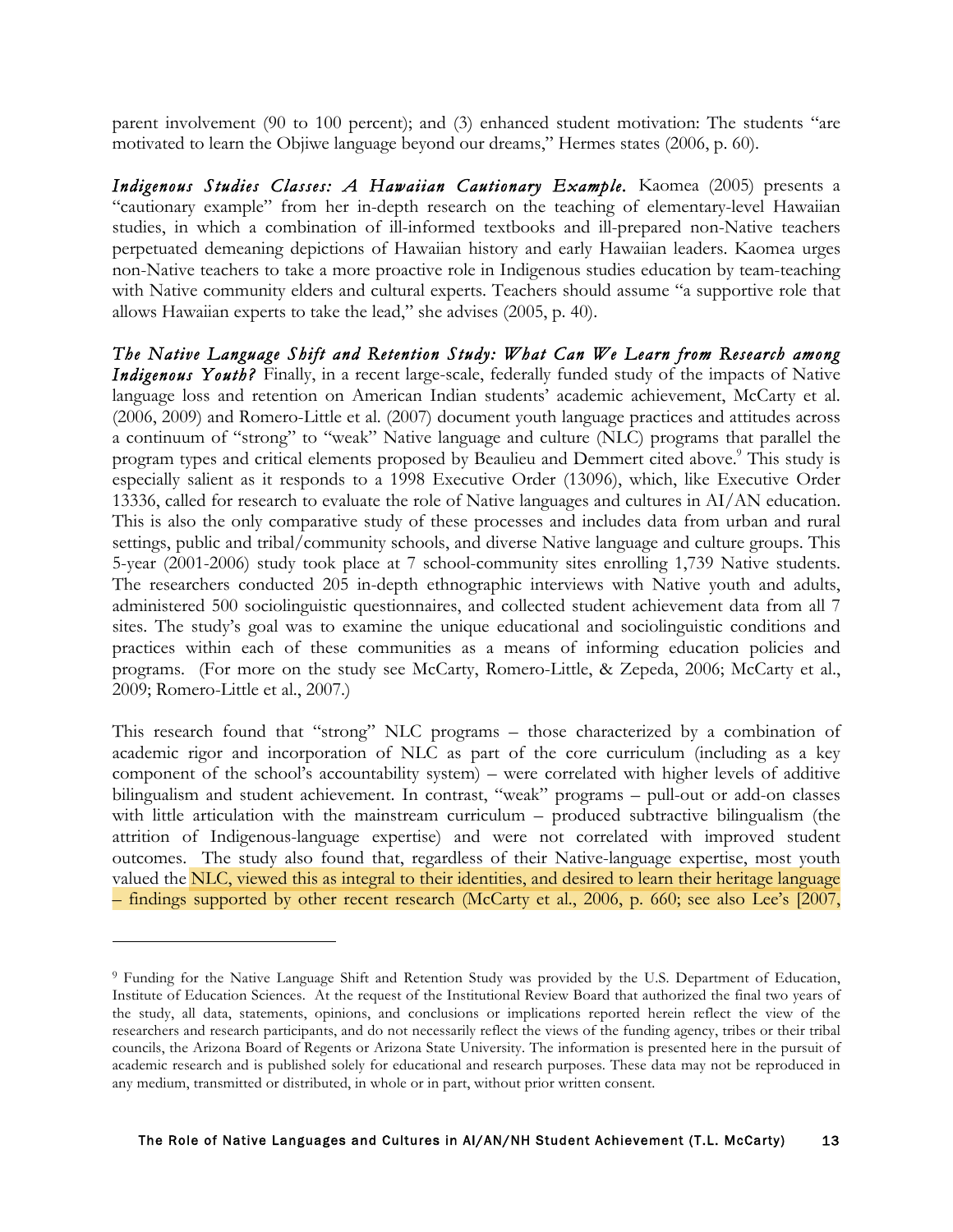2009] research on Navajo and Pueblo youth language attitudes and ideologies, Nicholas's [2009, 2011] research on Hopi youth language practices, and Wyman's [2009] study of Yup'ik youth peer culture and Native language retention). However, these researchers caution, the ability of schools to provide this kind of instruction is compromised by the pressures associated with the No Child Left Behind (NCLB) Act of 2001 – in particular, penalties associated with high-stakes tests. Test pressure led some schools to curtail or eliminate proven NLC programs and to narrow the curriculum to teach to the test (Romero-Little et al., 2007; Wyman et al., 2010).<sup>10</sup>

## **Summary
of
Findings
from
the
Research
Literature**

The previous sections have reviewed the substantial and growing database on the role and impact of Native languages and cultures in AI, AN, and NH student achievement, highlighting promising practices as well as the constraints on their implementation. This section summarizes key findings from this research.<sup>11</sup>

**1.** *There is compelling empirical evidence that strong, additive, academically rigorous Native language and culture programs have salutary effects on both Native language and culture maintenance/revitalization and student achievement, as measured by multiple types of assessments.* As shown in Table 1, strong programs include NLC immersion (e.g., Nāwahī, TDB, Manokotak, Waadookodaading), Indigenous language and culture maintenance (e.g., Rock Point, RRENLAP), and dual language and one-way immersion programs such as Puente de Hózhó. In contrast, weaker, transitional, pull-out, and add-on programs lead to subtractive bilingualism and have not been found to be correlated with high levels of academic achievement.

**2.** *Regardless of students' Native-language expertise on entering programs characterized as "strong," time spent learning the Native language is not time lost in developing academic English.* When provided with sustained, cumulative NLC instruction, students perform as well as or better than their peers in mainstream classes on academically challenging tasks. Meanwhile, they have the benefit of developing oralcy and literacy in a second language (i.e., additive bilingualism).

**3.** *It takes a minimum of four to seven years for students to develop age-appropriate academic proficiency in a lesser-used language (English or the Native/heritage language).* Long-term programs that begin with a solid foundation (80 to 100 percent of instructional time) in the Native language and provide 4 to 7 years of high-quality English instruction by the end of the program (which may entail as little as 20 percent of instructional time, as the Hawaiian data show), are most effective in promoting high levels of English achievement while also supporting learning in and of the Native/heritage language and culture.<sup>12</sup>

<sup>10</sup> For additional sources on the impacts of NCLB on the implementation of NLC programs, see Beaulieu, Sparks, & Alonzo, 2005; McCarty, 2008, 2009a).

<sup>&</sup>lt;sup>11</sup> For additional data and related findings, see Romero-Little & McCarty (2006).

<sup>12</sup> I thank Dr. William H. Wilson (personal communication, September 8, 2008) for the insights on the percentage of instructional time needed to attain genuine bilingualism, biliteracy, and bi-/multiculturalism. Noting that many people assume that Indigenous-language fluency is "fairly easy to maintain with a half-day program," he points out that the Hawaiian experience shows that "English is extremely strong [because of its privileged status in the larger society] and will be learned even under circumstances where a strong academic program is provided through the 'nationally weaker' language" – a finding congruent with studies of French-English immersion in Canada and heritage-language immersion in other parts of the world. For more on these points, see Wilson (2008).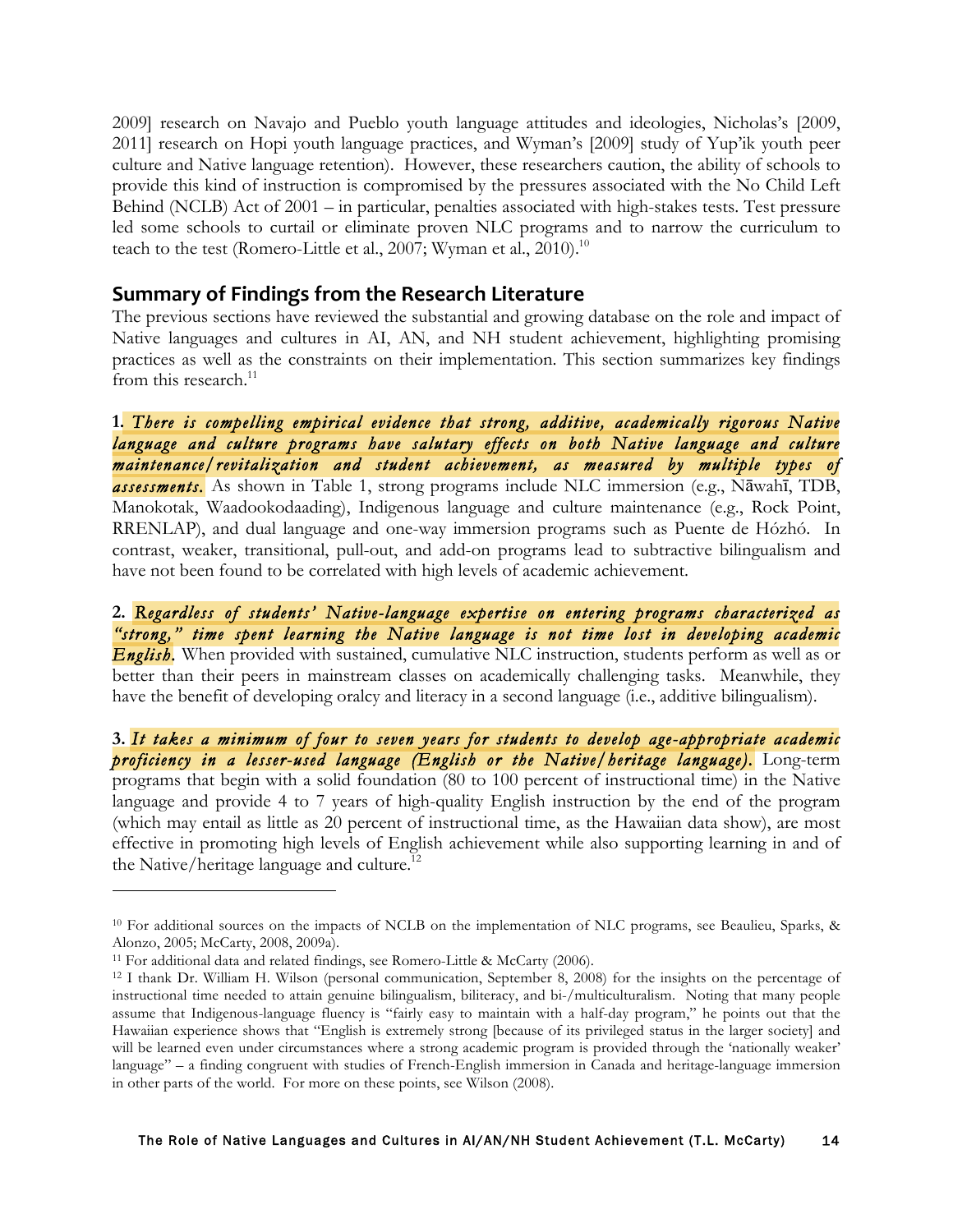**4***. Strong NLC programs enhance student motivation, self-esteem, and ethnic pride.* These outcomes are evidenced in such factors as improved attendance and college-going rates (e.g., Nāwahī), lower attrition (e.g., Nāwahī, Manokotak), and enhanced teacher-student and schoolcommunity relations (e.g., Manokotak, Puente de Hózhó, Rock Point, RRENLAP).

**5.** *Strong programs offer unique and varied opportunities to involve parents and elders in children's learning.* This is a powerful positive factor in all the promising practices profiled here, and one universally associated with enhanced student achievement.

**6.** *Strong programs are characterized by strong investments in teachers' professional development and community intellectual resources, as evidenced by "grow your own" approaches to Native teacher preparation and curriculum development* (e.g., Nāwahī, Rock Point, RRENLAP, Waadookodaading).

7. *The effectiveness of strong NLC programs (i.e., their ability to achieve their goals, as identified in Table 1) rests on the ability of tribes and Native communities to exercise selfdetermination in the content, process, and medium of instruction.* Culturally based leadership and

decision-making are integral components of effective CBE/CRS.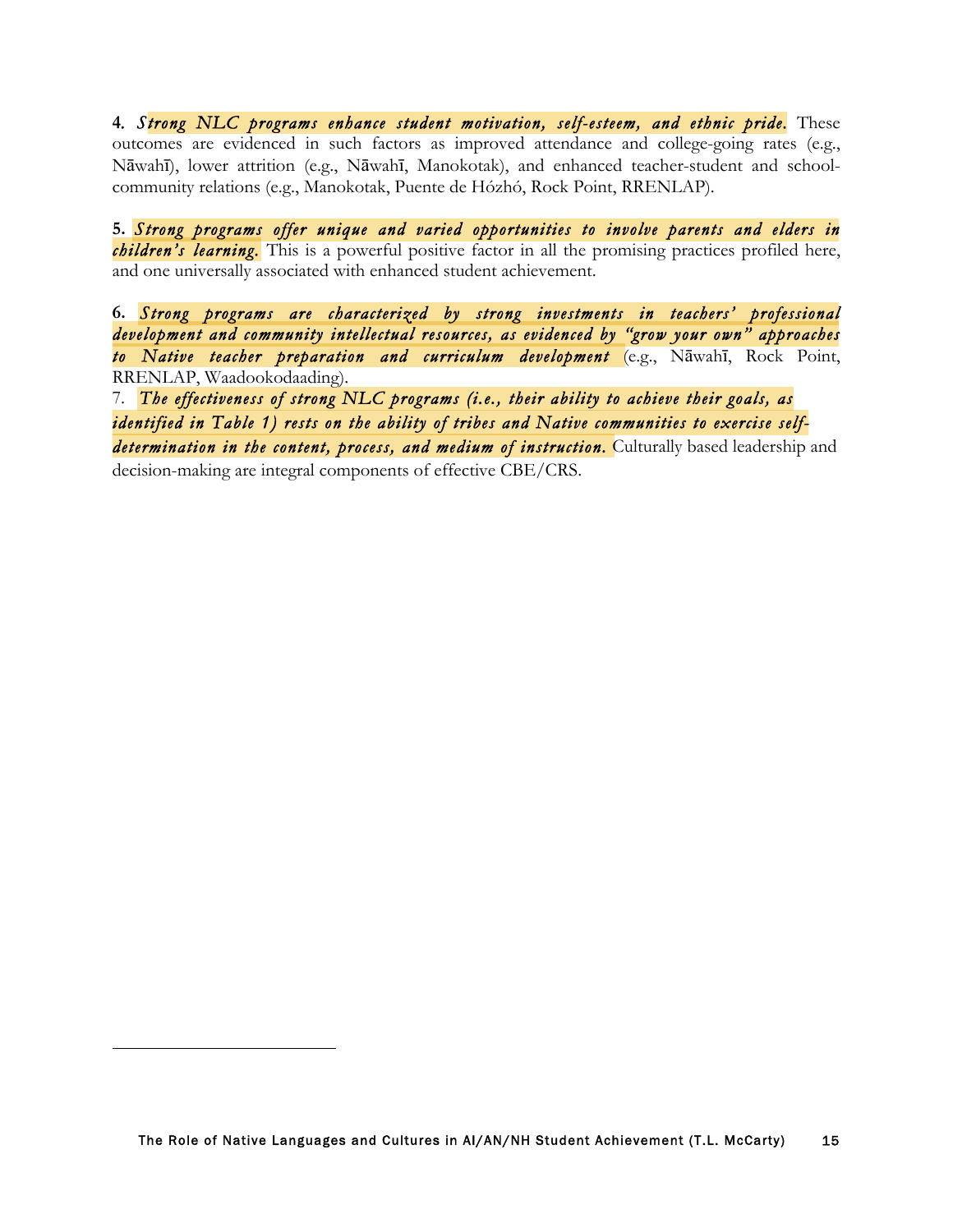|                                                                                  | <b>STRONG</b> (Additive or Full<br>Bilingualism/Biculturalism)                |                                                                                     |                                                                                                                       | <b>WEAK</b> (Subtractive or Limited<br>Bilingualism/Biculturalism) |                                                                                                  |                                                                                                                     |
|----------------------------------------------------------------------------------|-------------------------------------------------------------------------------|-------------------------------------------------------------------------------------|-----------------------------------------------------------------------------------------------------------------------|--------------------------------------------------------------------|--------------------------------------------------------------------------------------------------|---------------------------------------------------------------------------------------------------------------------|
| Program Type                                                                     | Child's<br>Language<br><b>Status</b>                                          | Language of<br>Classroom                                                            | Program<br>Goals                                                                                                      | Child's<br>Language<br><b>Status</b>                               | Language of<br>Classroom                                                                         | <b>Program Goals</b>                                                                                                |
| Indigenous-<br>Language and<br>Culture<br>Immersion                              | Indigenous/<br>Non-<br>dominant                                               | Indigenous<br>language                                                              | Indigenous-<br>language<br>maintenance/<br>revitalization;<br>full<br>bilingualism,<br>biculturalism,<br>biliteracy** | N/A                                                                | N/A                                                                                              | N/A                                                                                                                 |
| Indigenous-<br>Language and<br>Culture<br>Maintenance<br>("Language<br>Shelter") | Indigenous/<br>Non-<br>dominant                                               | Bilingual with<br>emphasis on<br>Indigenous<br>language                             | Indigenous-<br>language<br>maintenance/<br>revitalization;<br>bilingualism,<br>biculturalism,<br>biliteracy           | N/A                                                                | N/A                                                                                              | N/A                                                                                                                 |
| $Two-Way$<br>Bilingual/<br>Dual Language                                         | Indigenous/<br>Non-<br>dominant and<br>majority<br>(50/50;<br>$60/40$ , etc.) | Mixed<br>Indigenous<br>language/<br>English<br>$(90\%/10\%;$<br>$50\%/50\%$ , etc.) | Indigenous-<br>language<br>maintenance/<br>revitalization;<br>bilingualism,<br>biculturalism,<br>biliteracy           | N/A                                                                | N/A                                                                                              | N/A                                                                                                                 |
| Transitional                                                                     | N/A                                                                           | N/A                                                                                 | N/A                                                                                                                   | Indigenous/<br>Non-<br>dominant                                    | Indigenous<br>language used<br>for first years of<br>schooling, then<br>replaced with<br>English | Strong English<br>dominance/<br>monolingualism;<br>may include some<br>Native-language<br>and culture<br>enrichment |
| Mainstream<br>with Indigenous-<br>Language<br>and Culture<br>Pull-Out<br>Classes | N/A                                                                           | N/A                                                                                 | N/A                                                                                                                   | Indigenous/<br>Non-<br>dominant                                    | Indigenous<br>language and<br>English                                                            | Strong English<br>dominance/<br>monolingualism,<br>with some Native-<br>language and<br>culture enrichment          |
| Mainstream<br>with Foreign<br>Language<br>Instruction                            | N/A                                                                           | N/A                                                                                 | N/A                                                                                                                   | Indigenous/<br>$Non-$<br>dominant and<br>majority                  | English with<br>Indigenous<br>language taught<br>as a "foreign"<br>language                      | Strong English<br>dominance; limited<br>bilingualism; little<br>or no cultural<br>emphasis                          |
| <b>Structured</b><br>(English)<br>$Immersion***$                                 | N/A                                                                           | N/A                                                                                 | N/A                                                                                                                   | Indigenous/<br>$Non-$<br>dominant                                  | English only                                                                                     | English<br>monoingualism/<br>monoculturalism<br>(assimilation)                                                      |

### **Table 1. A Typology of Language and Culture Education Programs for Native American Learners**\*

\* This table is taken from McCarty (2010, pp. 98-99) and adapted from Baker (2006).

\*\* A primary goal of many Indigenous-language programs is oral proficiency (i.e., not Native-language literacy).

\*\*\* Structured English immersion programs are best characterized as "non-forms" of bilingual/multicultural education, also known as "sink or swim" (Skutnabb-Kangas & McCarty, 2008, p. 12).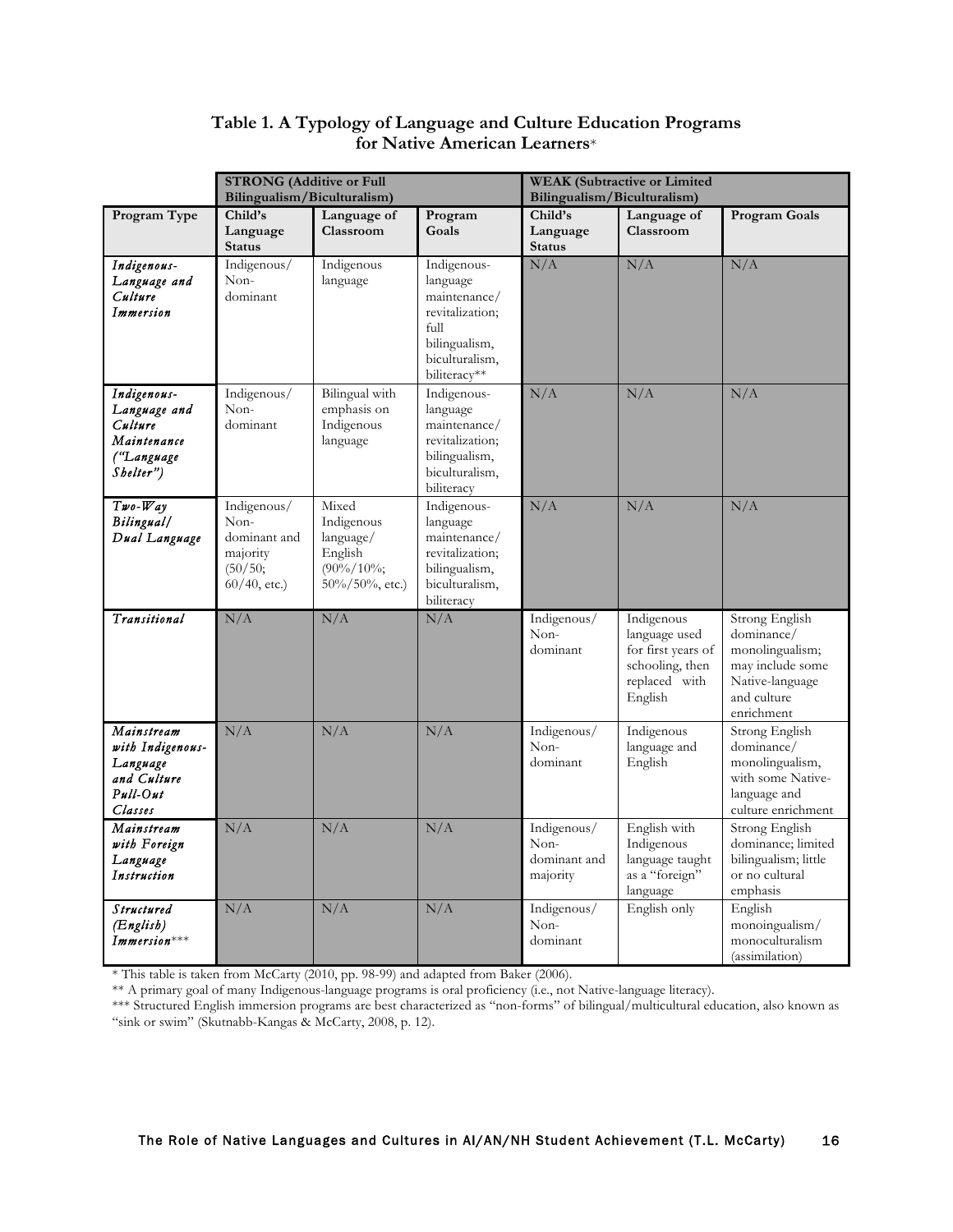#### **ACKNOWLEDGEMENTS**

I thank Dr. Bryan McKinley Jones Brayboy for inviting me to join the Promising Practices and Partnerships in Indian Education (P3IE) research and evaluation team, and for his helpful comments on an earlier draft of the manuscript. I am indebted to Dr. David Beaulieu of the University of Wisconsin-Milwaukee, and Drs. Kauanoe Kamanā and William H. Wilson of the University of Hawai'i-Hilo and Nāwahī Laboratory School, for generously reviewing earlier drafts of this manuscript and providing extensive, thoughtful, and extremely valuable feedback. As principal investigator on the Native Language Shift and Retention Study discussed in the final sections of this paper, I want to acknowledge the contributions of my co-PIs, Drs. Mary Eunice Romero-Little of Arizona State University and Ofelia Zepeda of the University of Arizona, Dr. Larisa Warhol of Arizona State University's Center for Indian Education, and the community-based research collaborators and graduate research assistants who were essential to the project. Finally, I thank Susie Amundson and Andy Leija of Kauffman & Associates, Inc., for the guidance and support they offered throughout the writing of the original "state of the field" policy brief from which this paper is taken. Any remaining errors are my own.

#### **REFERENCES**

- American Indian Policy Review Commission (1976). *Report on Indian education*. Washington, DC: U.S. Government Printing Office.
- Arviso, M., & Holm, W. (2001). Tséhootsooídi Ólta'gi Diné bizaad bihoo'aah: A Navajo immersion program at Fort Defiance, Arizona. In L. Hinton & K. Hale (Eds.), *The green book of language revitalization in practice* (pp. 203-215). San Diego, CA: Academic Press.
- Assembly of Alaska Native Educators. (1998). *Alaska standards for culturally responsive schools.* Anchorage: Alaska Native Knowledge Network.
- Baker, C. (2006). *Foundations of bilingual education and bilingualism* (4<sup>th</sup> edition). Clevedon, UK: Multilingual Matters.
- Baker, C., & Jones, S. P. (1998). *Encyclopedia of bilingualism and bilingual education*. Clevedon, UK: Multilingual Matters.
- Barnhardt, R., & Kawagley, A. O. (2005). Indigenous knowledge systems and Alaska Native ways of knowing. *Anthropology and Education Quarterly, 36* (1), 8-23.
- Beaulieu, D.L. (2003). *Descriptive report of culturally based education programs*. Portland, OR: Northwest Regional Educational Laboratory.
- Beaulieu, D. (2006). A survey and assessment of culturally based education programs for Native American students in the United States. *Journal of American Indian Education, 45* (2), 50-61.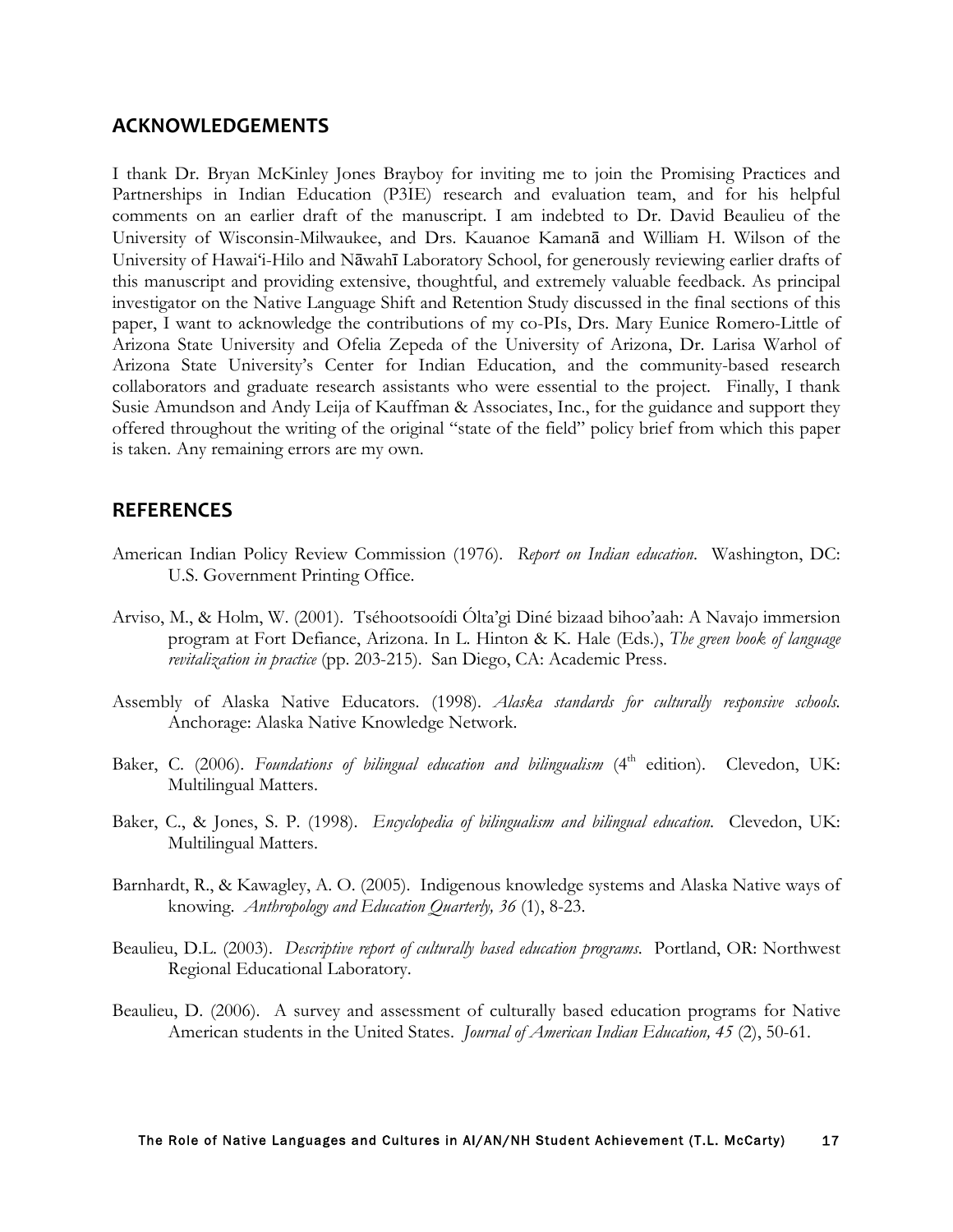- Beaulieu, D., Sparks, L., & Alonzo, M. (2005). *Preliminary report on No Child Left Behind in Indian Country*. Washington, DC: National Indian Education Association.
- Begay, S., Dick, G.S., Estell, D.W., Estell, J., McCarty, T.L., & Sells, A. (1995). Change from the inside out: A story of transformation in a Navajo community school. *Bilingual Research Journal, 19* (1), 121-139.
- Bernard, H. R. (2002). *Research methods in anthropology: Qualitative and quantitative methods* (3<sup>rd</sup> edition). Walnut Creek, CA: AltaMira Press.
- Brayboy, B. M. J., & Castagno, A. E. (2009). Self-determination through self-education: Culturally responsive schooling for Indigenous students in the USA. *Teaching Education, 20* (1), 31-53.
- Castagno, A.E., & Brayboy, B.M.J. (2008). Culturally responsive schooling for Indigenous youth: A review of the literature. *Review of Educational Research, 78* (4), 941-993.
- Demmert, W.G., Jr. (2001). *Improving academic performance among Native American students: A review of the research literature*. Charleston, WV: ERIC Clearinghouse on Rural Education and Small Schools. (Available online, http://eric.ed.gov80/PDFS/ED463917.pdf)
- Demmert, W.G., Grissmer, D., & Towner, J. (2006). A review and analysis of the research on Native American students. *Journal of American Indian Education, 45* (3), 5-23.
- Demmert, W.G., Jr., & Towner, J. (2003). *A review of the research literature on the influences of culturally based education on the academic performance of Native American students.* Portland, OR: Northwest Regional Educational Laboratory. (Available online, http://www.nwrel.org/indianed/cbe.pdf)
- Deyhle, D., & Swisher, K. (1997). Research in American Indian and Alaska Native education: From assimilation to self-determination. *Review of Research in Education 22*, 113-194.
- Ernst, G., Statzner, E., & Trueba, H.T. (Guest Eds.) (1994). *Alternative visions of schooling: Success stories in minority settings*. Theme issue, *Anthropology and Education Quarterly, 25* (3).
- Executive Order 13336. (2004, April 30). American Indian and Alaska Native education. *Federal Register, 69* (87), 25295-25297. (Available online, http://edocket.access.gpo.gov/2004/pdf/04-10377.pdf)
- Fillerup, M. (2005). Keeping up with the Yazzies: The impact of high stakes testing on Indigenous language programs. *Language Learner*, September/October, 14-18.
- Fillerup, M. (2008). Building bridges of beauty between the rich languages and cultures of the American Southwest: Puente de Hózhó Trilingual Magnet School. *The Foreign Language Educator*. (Available online, http://www.puentedehozho.org/puenteschool.htm)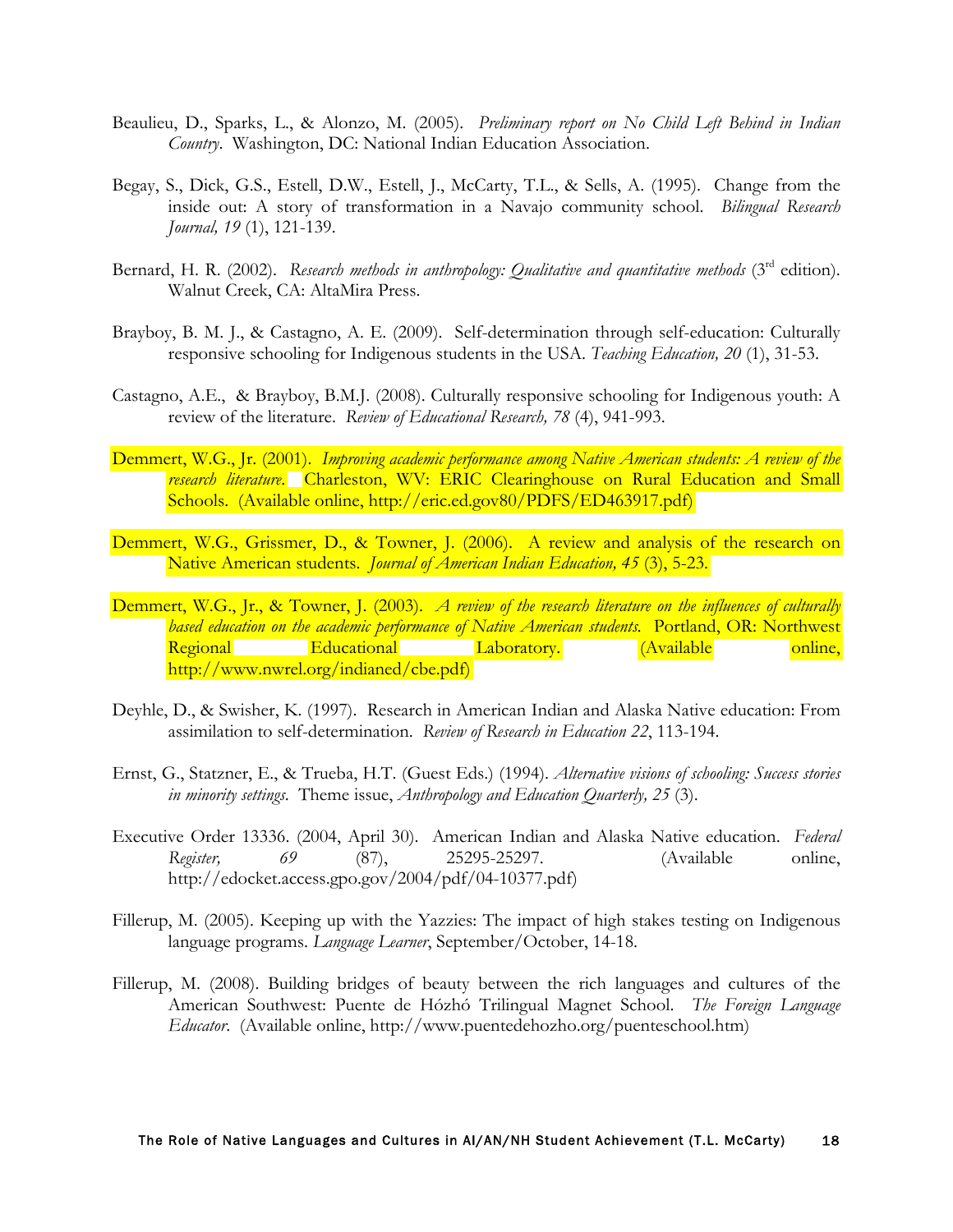- Fillerup, M. (2011). Building a "bridge of beauty": A preliminary report on promising practices in Native language and culture teaching at Puente de Hózhó Trilingual Magnet School. In M. E. Romero-Little, S. J. Ortiz, & T. L. McCarty (eds.), *Indigenous languages across the generations – Strengthening families and communities* (pp. 145-164)*.* Tempe: Arizona State University Center for Indian Education.
- Foley, D. E. (1996). The silent Indian as a cultural production. In B.A. Levinson, D. E. Foley, & D. C. Holland (eds.), *The cultural production of the educated person: Critical ethnographies of schooling and local practice* (pp. 79-91). Albany: State University of New York Press.
- Furman, N., Goldberg, D., & Lusin, N. (2007). *Enrollments in languages other than English in United States institutions of higher education, fall 2006.* (Available online, http://www.mla.org/ 2006\_flenrollmentsurvey)
- Genesee, F. (Ed.) (1994). *Educating second language children: The whole child, the whole curriculum, the whole community*. Cambridge, UK: Cambridge University Press.
- Grigg, W., Moran, R., & Kuang, M. (2010). *National Indian Education Study Part I: Performance of American Indian and Alaska Native students at grades 4 and 8 on NAEP 2009 reading and mathematics assessments (NCES 2010-462).* Washington, DC: National Center for Education Statistics, Institute of Education Sciences, U.S. Department of Education.
- Hartley, E., & Johnson, P. (1995). Toward a community-based transition to a Yup'ik first language (immersion) program with ESL component. *Bilingual Research Journal, 19* (3 & 4), 571-585.
- Hermes, M. (2005). "Ma'iingan is just a misspelling of the word wolf": A case for teaching culture through language. *Anthropology and Education Quarterly, 36* (1), 43-56.
- Hermes, M. (2006). Moving toward the language: Reflections on teaching in an Indigenousimmersion school. *Journal of American Indian Education, 46* (3), 54-71.
- Hinton, L. (2001). An introduction to the Hawaiian language. In L. Hinton & K. Hale (eds.), *The green book of language revitalization in practice* (pp. 129-131). San Diego, CA: Academic Press.
- Holm, A., & Holm, W. (1990). Rock Point, a Navajo way to go to school: A valediction. *Annals, AAPSS, 508*, 170-184.
- Holm, A., & Holm, W. (1995). Navajo language education: Retrospect and prospects. *Bilingual Research Journal, 19* (1), 141-167.
- Holm, W. (2006). The "goodness" of bilingual education for Native American children. In T.L. McCarty & O. Zepeda (Eds.), with V.H. Begay, S. Charging Eagle, S.C. Moore, L. Warhol, & T.M.K. Williams, *One voice, many voices – Recreating Indigenous language communities* (pp. 1-46). Tempe: Arizona State University Center for Indian Education.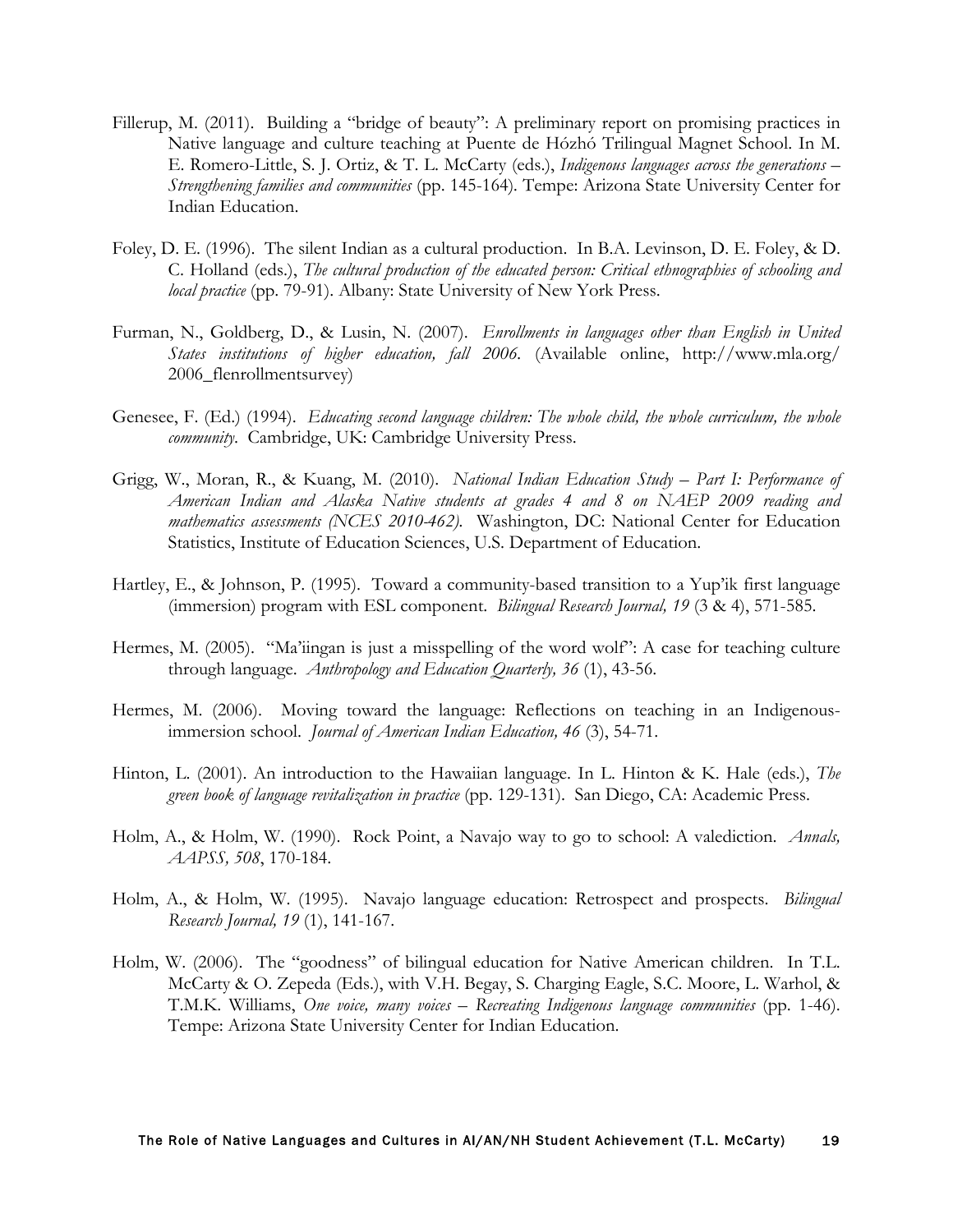- Indian Nations at Risk Task Force (1991, October). *Indian nations at risk: An educational strategy for action*. Washington, DC: U.S. Department of Education.
- Jacob, E., & Jordan, C. (eds.) (1993). *Minority education: Anthropological perspectives*. Norwood, NJ: Ablex.
- Johnson, F. T., & Legatz, J. (2006). Tséhootsooí Diné Bi'ólta'. *Journal of American Indian Education, 45* (2), 26-33.
- Kaomea, J. (2005). Indigenous studies in the elementary curriculum: A cautionary Hawaiian example. *Anthropology and Education Quarterly, 36* (1), 24-42.
- Krauss, M. (1998). The condition of Native North American languages: The need for realistic assessment and action. *International Journal of the Sociology of Language, 132,* 9-21.
- Lee, T.S. (2007). "If they want Navajo to be learned, then they should require it in all schools": Navajo teenagers' experiences, choices, and demands regarding Navajo language. *Wicazo Sa Review,* Spring, 7-33.
- Lee, T. S. (2009). Language, identity, and power: Navajo and Pueblo young adults' perspectives and experiences with competing language ideologies. *Journal of Language, Identity, and Education, 8* (5), 307-320.
- Lipka, J., Hogan, M. P., Webster, J. P., Yanez, E., Adams, B., Clark, S., & Lacy, D. (2005). Math in a cultural context: Two case studies of a successful culturally based math project. *Anthropology and Education Quarterly, 36* (4), 367-385.
- Lipka, J., Sharp, N., Adams, B., & Yanez, E. (2007). Creating a third space for authentic biculturalism: Examples from Math in a Cultural Context. *Journal of American Indian Education*, *46* (3), 94-115.
- Lomawaima, K.T., & McCarty, T.L. (2006). *"To remain an Indian": Lessons in democracy from a century of Native American education*. New York: Teachers College Press.
- Luke, A. (ed.) (2009). *Indigenous education.* Special issue, *Teaching Education, 20* (1).
- Martin-Jones, M., & Jones, K. (eds.) (2000). *Multilingual literacies: Reading and writing different worlds*. Amsterdam/Philadelphia: John Benjamins.
- May, S. (ed.) (1999). *Indigenous community-based education*. Clevedon, UK: Multilingual Matters.
- McCardle, P., & Demmert, W. (guest eds.) (2006a). *Report of a national colloquium, I Programs and practices. Improving academic performance among American Indian, Alaska Native, and Native Hawaiian students.* Special issue, *Journal of American Indian Education, 45* (2).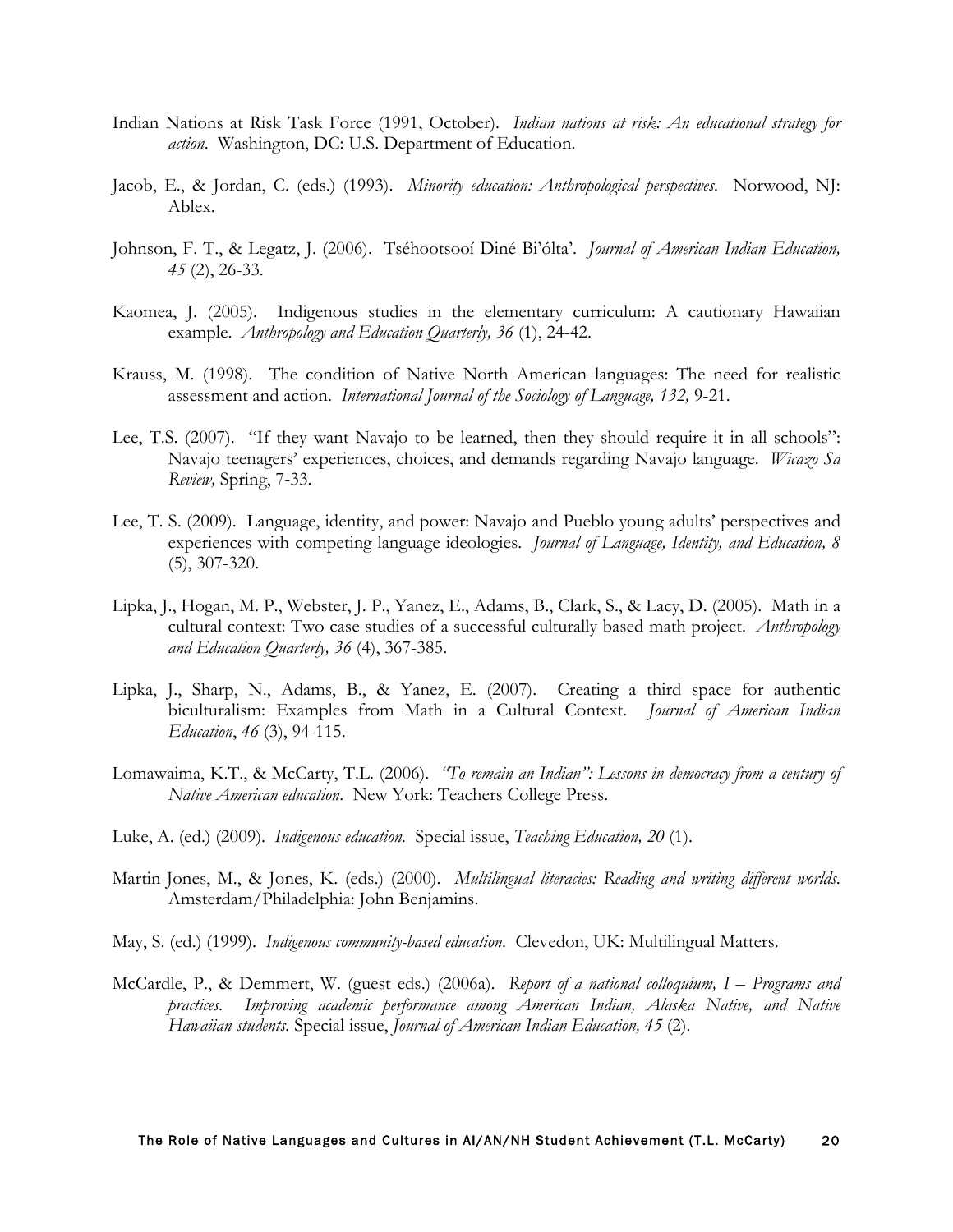- McCardle, P., & Demmert, W. (guest eds.) (2006b). *Report of a national colloquium, I Research. Improving academic performance among American Indian, Alaska Native, and Native Hawaiian students.* Special issue, *Journal of American Indian Education, 45* (3).
- McCarty, T.L. (2002). *A Place to be Navajo – Rough Rock and the struggle for self-determination in Indigenous schooling*. Mahwah, NJ: Lawrence Erlbaum.
- McCarty, T.L. (2003). Revitalising Indigenous languages in homogenising times. *Comparative Education Review, 39* (2), 147-163.
- McCarty, T.L. (guest ed.) (2008). *American Indian, Alaska Native, and Native Hawaiian Education in the era of standardization and NCLB*. Special issue, *Journal of American Indian Education, 47*.
- McCarty, T. L. (2009a, January 9). *State of the field: The role of Native languages and cultures in American Indian, Alaska Native, and Native Hawaiian students' academic achievement.* Policy paper prepared for the Promising Practices and Partnerships in Indian Education Working Group and the U.S. Department of Education Office of Indian Education Programs, under contract to Kauffman & Associates, Inc., Spokane, WA.
- McCarty, T. L. (2009b). The impact of high-stakes accountability policies on Native American learners: Evidence from research. *Teaching Education, 20* (1), 7-29.
- McCarty, T. L. (2010). Native American education in light of the Ethiopian case Challenging the either-or paradigm. In K. Heugh & T. Skutnabb-Kangas (eds.), *Multilingual education works: From the periphery to the centre* (pp. 84-105). New Delhi: Orient BlackSwan.
- McCarty, T.L., Lipka, J., & Dick, G.S. (Guest Eds.) (1994). *Local knowledge in Indigenous schooling: Case studies in American Indian/Alaska Native education*. Special issue, *Journal of American Indian Education, 33* (3).
- McCarty, T.L., Romero-Little, M.E., Warhol, L., & Zepeda, O. (2009). Indigenous youth as language policy makers. *Journal of Language, Identity, and Education, 8* (5), 291-306.
- McCarty, T.L., Romero-Little, M. E., & Zepeda, O. (2006). Native American youth discourses on language shift and retention: Ideological cross-currents and their implications for language planning. *International Journal of Bilingual Education and Bilingualism, 9* (5), 659-677.
- McCarty, T.L., Wallace, S., Hadley Lynch, R., & Benally, A. (1991). Classroom inquiry and Navajo learning styles: A call for reassessment. *Anthropology and Education Quarterly, 22* (1), 42-59.
- McLaughlin, D. (1995). Strategies for enabling bilingual program development in American Indian schools. *Bilingual Research Journal, 19* (1), 169-178.
- Meriam, L., Brown, R.A., Roe Cloud, H., Dale, E.E., Duke, E., Edwards, H.R., McKenzie, F.A., Mark, M.L., Ryan, W. C., & Spillman, W. J. (1928). *The problem of Indian administration*. Baltimore, MD: Johns Hopkins Press for the Institute for Government Research.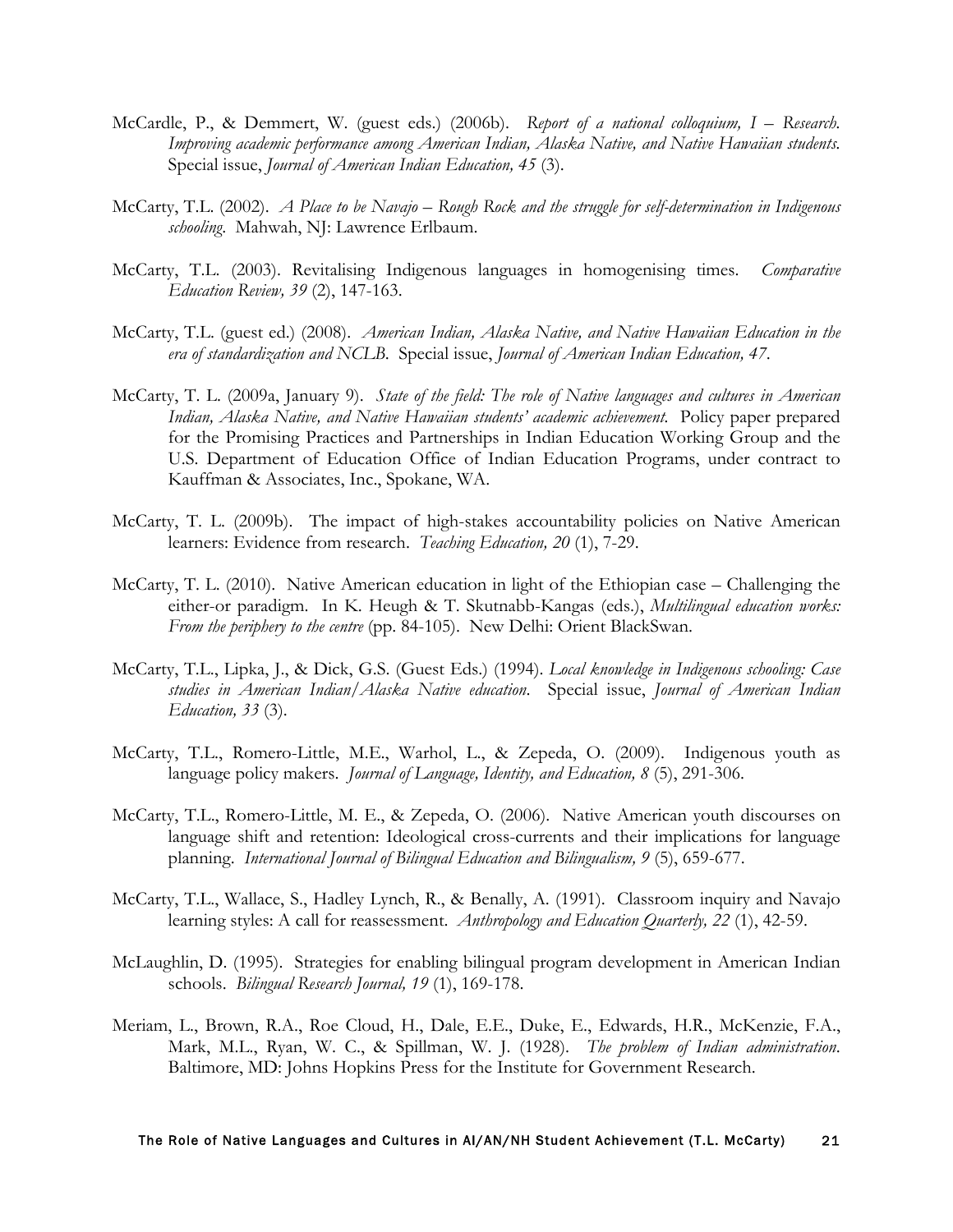- Moran, R., Rampey, B.D., Dion, G., & Donahue, P. (2008). *National Indian Education Study 2007 Part I: Performance of American Indian and Alaska Native students at grades 4 and 8 on NAEP 2007 reading and mathematics assessments* (NCES 2008-457). Washington, DC: National Center for Education Statistics, Institute of Education Sciences, U.S. Department of Education.
- Nee-Benham, M. K. P. (ed.) (2008). *Indigenous educational models for contemporary practice: In our mother's voice vol. II*. New York: Routledge.
- Nee-Benham, M. K. P., & Cooper, J.E. (eds.) (2000). *Indigenous education models for contemporary practice: In our mother's voice.* Mahwah, NJ: Lawrence Erlbaum.
- Nelson-Barber, S., & Lipka, J. (2008). Rethinking the case for culture-based curriculum: Conditions that support improved mathematics performance in diverse classrooms. In M.E. Brisk (ed.), *Language, culture, and community in teacher education* (pp. 99-123). Mahwah, NJ: Lawrence Erlbaum.
- Nicholas, S. E. (2009). "I live Hopi, I just don't speak it": The critical intersection of language, culture, and identity among contemporary Hopi youth. *Journal of Language, Identity, and Education*, *8* (5), 321-334*.*
- Nicholas, S. E. (2011). "How are you Hopi if you can't speak it?" An ethnographic study of language as cultural practice among contemporary Hopi youth. In T. L. McCarty (ed.), *Ethnography and language policy* (pp. 53-75). New York: Routledge.
- Pewewardy, C., & Hammer, P. C. (2003). Culturally responsive teaching for American Indian students. *ERIC Digest*, EDO-RC-03-10. Charleston, WV: ERIC Clearinghouse on Rural Education and Small Schools. (Available online, http://www.edvantia.org/products/pdf/EDORC03-10.pdf)
- Reyhner, J., Gilbert, W. S., & Lockard, L. (2011). *Honoring our heritage: Culturally appropriate approaches for teaching Indigenous students*. Flagstaff: Northern Arizona University.
- Romero-Little, M. E., McCarty, T.L., Warhol, L., & Zepeda, O. (2007). Language policies in practice: Preliminary findings from a large-scale study of Native American language shift. *TESOL Quarterly, 41* (3), 607-618.
- Rosier, P., & Farella, M. (1976). Bilingual education at Rock Point Some early results. *TESOL Quarterly, 10* (4), 379-388.
- Senate Special Subcommittee on Indian Education, Committee on Labor and Public Welfare (1969). *Indian education: A national tragedy – A national challenge*. Senate Document No. 91-501. Washington, DC: U.S. Government Printing Office.
- Skutnabb-Kangas, T., & McCarty, T. L. (2008). Key concepts in bilingual education: Ideological, historical, epistemological, and empirical foundations. In J. Cummins & N. H. Hornberger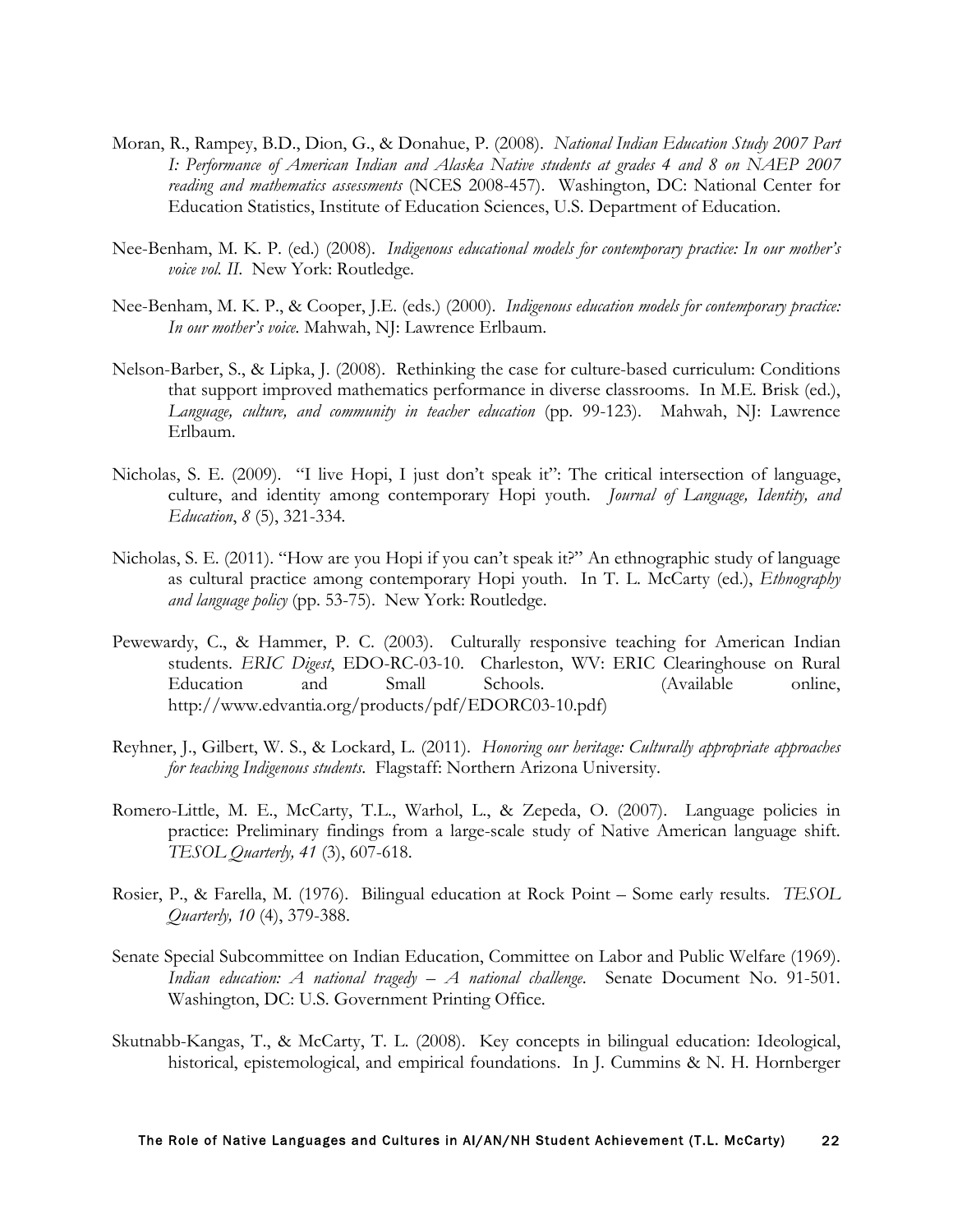(eds.), *Encyclopedia of language and education, vol. 5: Bilingual education* (pp. 3-17). New York: Springer.

- Stancavage, F.B., Mitchell, J.H., Bandeira de Mello, V.P., Gaertner, F.E., Spain, A.K., & Rahal, M. L. (2006). *National Indian Education Study Part II: The educational experiences of fourth- and eighth-grade American Indian and Alaska Native students (NCES 2007-454).* Washington, DC: National Center for Education Statistics, U.S. Department of Education, U.S. Government Printing Office.
- Swisher, K. G., & Tippeconnic, J. T. III (eds.) (1999). *Next steps: Research and practice to advance Indian education.* Charleston, WV: ERIC Clearinghouse on rural Education and Small Schools.
- Tharp, R., & Gallimore, R. (1988[1995]). *Rousing minds to life: Teaching, learning, and schooling in social context*. Cambridge, UK: Cambridge University Press.
- Thomas, W.P., & Collier, V. (1997). *School effectiveness for language minority students*. Washington, DC: National Clearinghouse for Bilingual Education.
- Villegas, A.M. (1991). *Culturally responsive pedagogy for the 1990s and beyond.* Princeton, NJ: Educational Testing Service.
- Vogt, L.A., & Au, K.H.P. (1995). The role of teachers' guided reflection in effecting positive program change. *Bilingual Research Journal, 19* (1), 101-120.
- Vogt, L.A., Jordan, C., & Tharp, R.G. (1993). Explaining school failure, producing school success: Two cases. In E. Jacob & C. Jordan (eds.), *Minority education: Anthropological perspectives* (pp. 53-65. Norwood, NJ: Ablex.
- Warner, S. L. N. (2001). The movement to revitalize Hawaiian language and culture. In L. Hinton & K. Hale (eds.), *The green book of language revitalization in practice* (pp. 133-144). San Diego, CA: Academic Press.
- Webster, J. P., & Yanez, E. (2007). *Qanemcikarluni tekitnarqelartuq* [One must arrive with a story to tell]: Traditional Alaska Native Yup'ik Eskimo stories in a culturally based math curriculum. *Journal of American Indian Education, 46* (3), 116-131.
- Wilson, W. H. (2008), Language fluency, accuracy, and revernacularization in different models of immersion. *NIEA News, 39* (2), 40-42.
- Wilson, W.H., & Kamanā, K. (2001). *"Mai loko mai o ka 'i'ini:* Proceeding from a dream." The 'Aha Pūnana Leo connection in Hawaiian language revitalization. In L. Hinton & K. Hale (Eds.), *The green book of language revitalization in practice* (pp. 147-176). San Diego, CA: Academic Press.
- Wilson, W.H., & Kamanā, K. (2006). "For the interest of the Hawaiians themselves": Reclaiming the benefits of Hawaiian-medium education. *Hūlili: Multidisciplinary Research on Hawaiian Well-Being, 3* (1), 153-181. (Available online, http://www.ahapunanaleo.org)